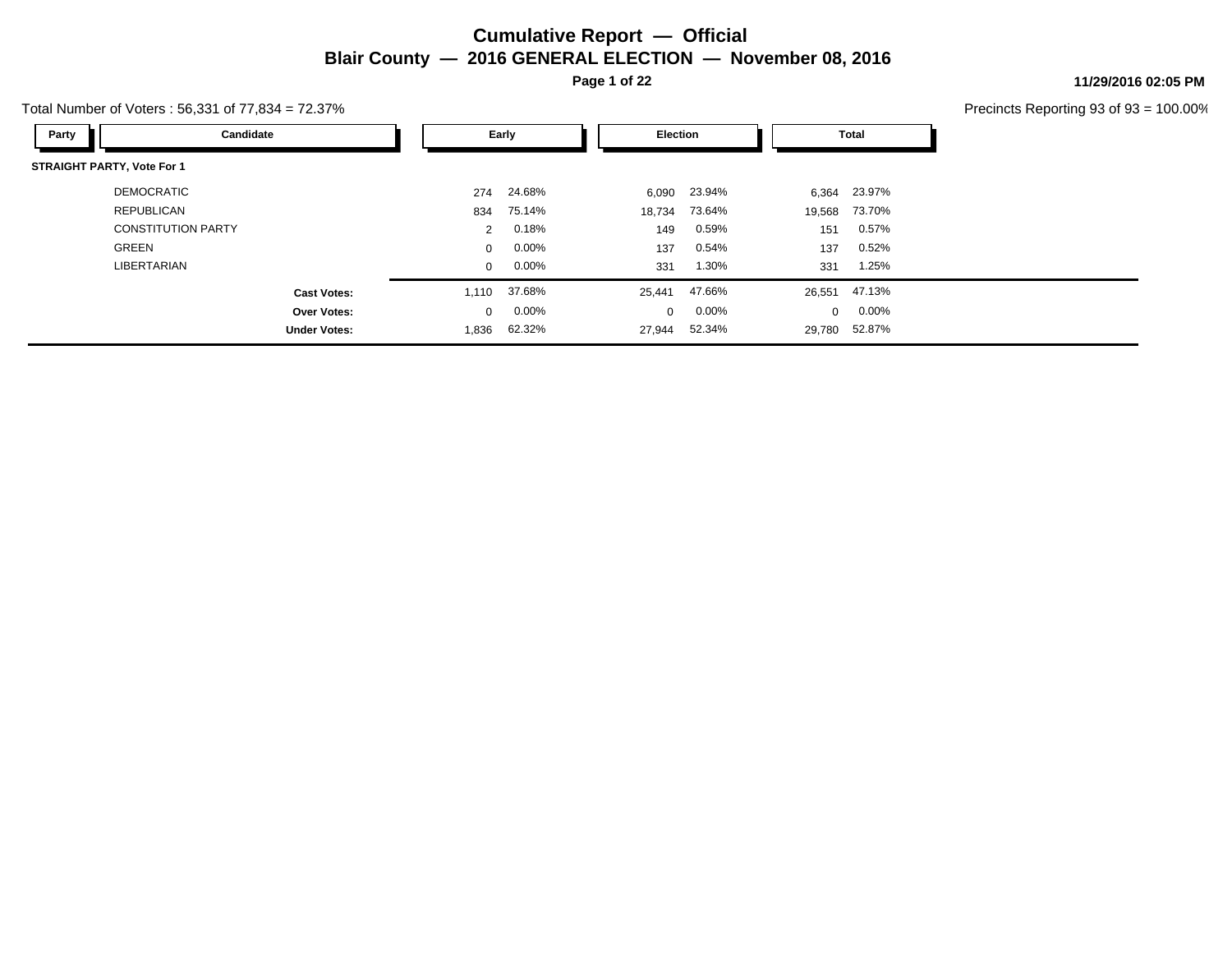**Page 2 of 22**

### Total Number of Voters : 56,331 of 77,834 = 72.37%

**11/29/2016 02:05 PM**

| Party      | Candidate                                                        |                  | Early  | Election       |        |                | <b>Total</b> |
|------------|------------------------------------------------------------------|------------------|--------|----------------|--------|----------------|--------------|
|            | PRESIDENTIAL ELECTORS, Vote For 1                                |                  |        |                |        |                |              |
| <b>DEM</b> | HILLARY CLINTON - PRESIDENT TIM<br>KAINE- VICE-PRESIDENT         | 865              | 29.64% | 13,093         | 24.98% | 13,958         | 25.22%       |
| <b>REP</b> | DONALD J TRUMP - PRESIDENT MICHAEL<br>R PENCE - VICE-PRESIDENT   | 1,911            | 65.49% | 37,224         | 71.01% | 39,135         | 70.72%       |
| <b>CON</b> | DARRELL L CASTLE - PRESIDENT SCOTT<br>N BRADLEY - VICE-PRESIDENT | 23               | 0.79%  | 199            | 0.38%  | 222            | 0.40%        |
| <b>GRN</b> | JILL STEIN - PRESIDENT AJAMU BARAKA -<br>VICE-PRESIDENT          | 13               | 0.45%  | 325            | 0.62%  | 338            | 0.61%        |
| LIB        | GARY JOHNSON - PRESIDENT WILLIAM<br>WELD - VICE-PRESIDENT        | 68               | 2.33%  | 1,188          | 2.27%  | 1,256          | 2.27%        |
|            | JOSEPH BIDEN (W)                                                 | $\sqrt{3}$       | 0.10%  | 3              | 0.01%  | 6              | 0.01%        |
|            | <b>BEN CARSON (W)</b>                                            | $\overline{4}$   | 0.14%  | 12             | 0.02%  | 16             | 0.03%        |
|            | BERNIE SANDERS (W)                                               | $\overline{4}$   | 0.14%  | 114            | 0.22%  | 118            | 0.21%        |
|            | <b>JOHN KASICH (W)</b>                                           | 8                | 0.27%  | 47             | 0.09%  | 55             | 0.10%        |
|            | TED CRUZ (W)                                                     | $\mathbf 0$      | 0.00%  | 13             | 0.02%  | 13             | 0.02%        |
|            | EVAN MCMULLIN (W)                                                | 14               | 0.48%  | 105            | 0.20%  | 119            | 0.22%        |
|            | MICHAEL PENCE (W)                                                | $\boldsymbol{0}$ | 0.00%  | 10             | 0.02%  | 10             | 0.02%        |
|            | PAUL RYAN (W)                                                    | 3                | 0.10%  | 10             | 0.02%  | 13             | 0.02%        |
|            | CONDOLEEZA RICE (W)                                              | $\mathbf 0$      | 0.00%  | 3              | 0.01%  | 3              | 0.01%        |
|            | COLIN POWELL (W)                                                 | $\mathbf 0$      | 0.00%  | $\overline{2}$ | 0.00%  | 2              | 0.00%        |
|            | LINDA MCGRATH (W)                                                | $\mathbf 0$      | 0.00%  | $\overline{2}$ | 0.00%  | 2              | 0.00%        |
|            | CARLOS RAY NORRIS (W)                                            | $\mathbf 0$      | 0.00%  | 2              | 0.00%  | 2              | 0.00%        |
|            | ERIC ORR (W)                                                     | $\mathbf 0$      | 0.00%  | $\overline{1}$ | 0.00%  | $\mathbf{1}$   | 0.00%        |
|            | TODD PARKER (W)                                                  | $\mathbf 0$      | 0.00%  | $\overline{1}$ | 0.00%  | $\mathbf{1}$   | 0.00%        |
|            | RAND PAUL (W)                                                    | $\mathbf 0$      | 0.00%  | 2              | 0.00%  | $\overline{2}$ | 0.00%        |
|            | RON PAUL (W)                                                     | $\mathbf 0$      | 0.00%  | $\overline{1}$ | 0.00%  | $\mathbf{1}$   | 0.00%        |
|            | RON PERLMAN (W)                                                  | $\mathbf 0$      | 0.00%  | $\overline{1}$ | 0.00%  | $\overline{1}$ | 0.00%        |
|            | LEWIS M POORMAM (W)                                              | $\boldsymbol{0}$ | 0.00%  | $\overline{1}$ | 0.00%  | $\mathbf{1}$   | 0.00%        |
|            | MARY ANN PROBST (W)                                              | $\mathbf 0$      | 0.00%  | $\overline{1}$ | 0.00%  | $\overline{1}$ | 0.00%        |
|            | MITT ROMNEY (W)                                                  | $\mathbf 0$      | 0.00%  | $\overline{2}$ | 0.00%  | $\overline{2}$ | 0.00%        |
|            | MICHAEL ROWE (W)                                                 | $\mathbf 0$      | 0.00%  | $\overline{1}$ | 0.00%  | $\mathbf{1}$   | 0.00%        |
|            | MARCO RUBIO (W)                                                  | $\mathbf 0$      | 0.00%  | 10             | 0.02%  | 10             | 0.02%        |
|            | PAUL R AIKEN (W)                                                 | $\mathbf 0$      | 0.00%  | $\overline{1}$ | 0.00%  | $\mathbf{1}$   | 0.00%        |
|            | CARL J. BATZEL (W)                                               | $\overline{1}$   | 0.03%  | $\mathbf 0$    | 0.00%  | $\mathbf{1}$   | 0.00%        |
|            | CHARLES BURCH (W)                                                | $\mathbf 0$      | 0.00%  | $\overline{1}$ | 0.00%  | $\mathbf{1}$   | 0.00%        |
|            | <b>GEORGE D BURK (W)</b>                                         | $\mathbf 0$      | 0.00%  | $\overline{1}$ | 0.00%  | $\mathbf{1}$   | 0.00%        |
|            | GEORGE H W BUSH (W)                                              | $\mathbf 0$      | 0.00%  | $\overline{1}$ | 0.00%  | $\mathbf{1}$   | 0.00%        |
|            | JEB BUSH (W)                                                     | $\mathbf 0$      | 0.00%  | 3              | 0.01%  | 3              | 0.01%        |
|            | NICHOLAS J CANCILLA (W)                                          | $\mathbf 0$      | 0.00%  | $\overline{1}$ | 0.00%  | $\mathbf{1}$   | 0.00%        |
|            | JOSEPH A CARPER (W)                                              | $\mathbf 0$      | 0.00%  | $\overline{1}$ | 0.00%  | 1              | 0.00%        |
|            | ALICE COOPER (W)                                                 | $\mathbf 0$      | 0.00%  | $\overline{1}$ | 0.00%  | $\mathbf{1}$   | 0.00%        |
|            | RICHARD COX (W)                                                  | $\Omega$         | 0.00%  | 1              | 0.00%  | $\mathbf{1}$   | 0.00%        |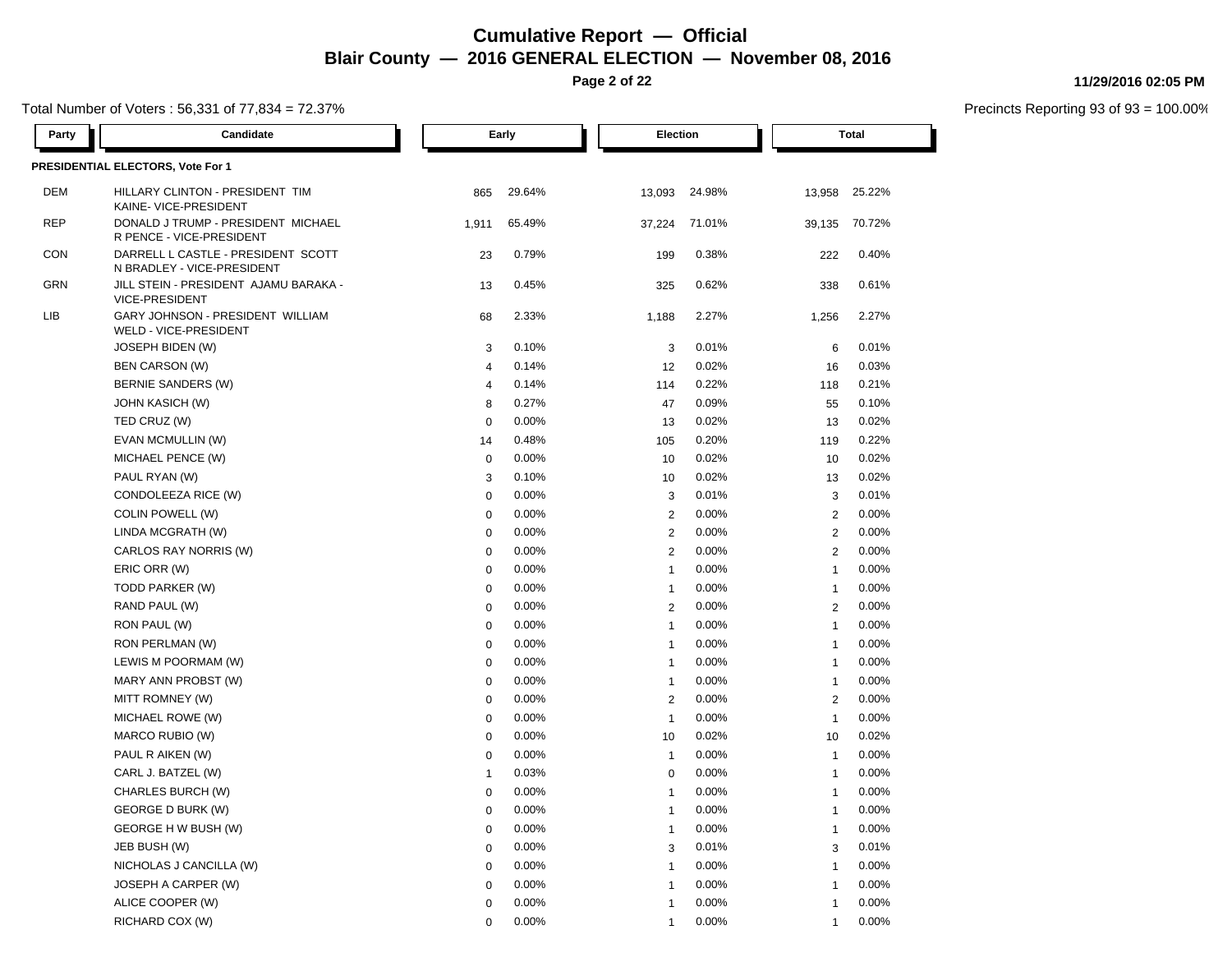**Page 3 of 22**

### Total Number of Voters : 56,331 of 77,834 = 72.37%

**11/29/2016 02:05 PM**

| Party | Candidate                  |                | Early  | Election       |        | <b>Total</b>                     |  |
|-------|----------------------------|----------------|--------|----------------|--------|----------------------------------|--|
|       | JILL DALE (W)              | $\mathbf 0$    | 0.00%  | $\mathbf{1}$   | 0.00%  | 0.00%<br>$\mathbf{1}$            |  |
|       | MARK JOSEPH DERUBEIS (W)   | $\mathbf 0$    | 0.00%  | $\mathbf{1}$   | 0.00%  | 0.00%<br>-1                      |  |
|       | MICHELE EDWARDS (W)        | $\mathbf 0$    | 0.00%  | $\mathbf{1}$   | 0.00%  | 0.00%<br>-1                      |  |
|       | GILBERT ELLIOTT (W)        | $\mathbf 0$    | 0.00%  | $\overline{1}$ | 0.00%  | 0.00%<br>-1                      |  |
|       | CHESTER GALLAGHER (W)      | $\mathbf 0$    | 0.00%  | $\overline{1}$ | 0.00%  | 0.00%                            |  |
|       | GILBERT GOTTFRIED (W)      | $\mathbf 0$    | 0.00%  | $\mathbf{1}$   | 0.00%  | 0.00%                            |  |
|       | ROBERT GOTTSHALL (W)       | $\mathbf 0$    | 0.00%  | $\mathbf{1}$   | 0.00%  | 0.00%<br>-1                      |  |
|       | RICHARD HATCH (W)          | 0              | 0.00%  | $\mathbf{1}$   | 0.00%  | 0.00%<br>-1                      |  |
|       | TOM HOEFLING (W)           | $\mathbf 0$    | 0.00%  | 2              | 0.00%  | 0.00%<br>2                       |  |
|       | MIKE HUCKABEE (W)          | $\mathbf 0$    | 0.00%  | 3              | 0.01%  | 0.01%<br>3                       |  |
|       | EVAN JAMES (W)             | $\mathbf 0$    | 0.00%  | $\mathbf{1}$   | 0.00%  | 0.00%<br>-1                      |  |
|       | JOHN E JASPER (W)          | $\mathsf 0$    | 0.00%  | $\mathbf{1}$   | 0.00%  | 0.00%<br>$\overline{1}$          |  |
|       | JOHN MCAIN (W)             | $\mathbf 0$    | 0.00%  | 5              | 0.01%  | 0.01%<br>5                       |  |
|       | GARY JOHNSON (W)           | $\mathbf 0$    | 0.00%  | $\overline{1}$ | 0.00%  | 0.00%<br>$\overline{\mathbf{1}}$ |  |
|       | CLINTON SCHMIDT JR (W)     | $\mathbf 0$    | 0.00%  | $\overline{1}$ | 0.00%  | 0.00%<br>$\overline{1}$          |  |
|       | <b>BRADEN JUBECK (W)</b>   | $\mathbf 0$    | 0.00%  | $\overline{1}$ | 0.00%  | 0.00%<br>-1                      |  |
|       | NATHAN KARN (W)            | $\mathbf 0$    | 0.00%  | $\overline{1}$ | 0.00%  | 0.00%<br>-1                      |  |
|       | CHRIS KENISTON (W)         | $\mathbf 0$    | 0.00%  | $\overline{1}$ | 0.00%  | 0.00%                            |  |
|       | DAVID J KORMAN (W)         | $\mathbf 0$    | 0.00%  | $\mathbf{1}$   | 0.00%  | 0.00%                            |  |
|       | <b>GEORGE KUROWSKI (W)</b> | $\mathbf 0$    | 0.00%  | $\mathbf{1}$   | 0.00%  | 0.00%<br>-1                      |  |
|       | MICHAEL A MATUREN (W)      | $\mathbf 0$    | 0.00%  | $\mathbf{1}$   | 0.00%  | 0.00%<br>-1                      |  |
|       | SANDRA J MCCLELLAN (W)     | $\mathbf 0$    | 0.00%  | $\mathbf{1}$   | 0.00%  | 0.00%<br>-1                      |  |
|       | <b>BROOKS SMITH (W)</b>    | $\mathbf 0$    | 0.00%  | $\mathbf 1$    | 0.00%  | 0.00%<br>-1                      |  |
|       | JEFF SMITH (W)             | $\mathbf 0$    | 0.00%  | $\mathbf 1$    | 0.00%  | 0.00%<br>-1                      |  |
|       | ROBERT CARL STAPH (W)      | $\mathsf 0$    | 0.00%  | $\mathbf{1}$   | 0.00%  | 0.00%                            |  |
|       | BRETT STEWART (W)          | $\mathbf 0$    | 0.00%  | $\mathbf{1}$   | 0.00%  | 0.00%<br>$\overline{1}$          |  |
|       | CORY J TERWILLIGER (W)     | $\overline{1}$ | 0.03%  | $\mathbf 0$    | 0.00%  | 0.00%<br>$\overline{1}$          |  |
|       | AL VERN (W)                | $\Omega$       | 0.00%  | $\mathbf{1}$   | 0.00%  | 0.00%<br>-1                      |  |
|       | LIBBYLOU WEISE (W)         | $\Omega$       | 0.00%  | $\overline{1}$ | 0.00%  | 0.00%<br>$\overline{1}$          |  |
|       | ROBBY WELLS (W)            | $\Omega$       | 0.00%  | $\overline{1}$ | 0.00%  | 0.00%<br>-1                      |  |
|       | JERRY WHITE (W)            | $\mathbf 0$    | 0.00%  | $\mathbf{1}$   | 0.00%  | 0.00%                            |  |
|       | JACK WILKES (W)            | $\mathbf 0$    | 0.00%  | $\mathbf{1}$   | 0.00%  | 0.00%<br>-1                      |  |
|       | JOE ZERBEE (W)             | $\mathbf 0$    | 0.00%  | $\mathbf{1}$   | 0.00%  | 0.00%<br>-1                      |  |
|       | <b>Cast Votes:</b>         | 2,918          | 99.05% | 52,423         | 98.20% | 98.24%<br>55,341                 |  |
|       | Over Votes:                | $\mathbf 0$    | 0.00%  | 0              | 0.00%  | 0.00%<br>$\mathbf 0$             |  |
|       | <b>Under Votes:</b>        | 28             | 0.95%  | 962            | 1.80%  | 1.76%<br>990                     |  |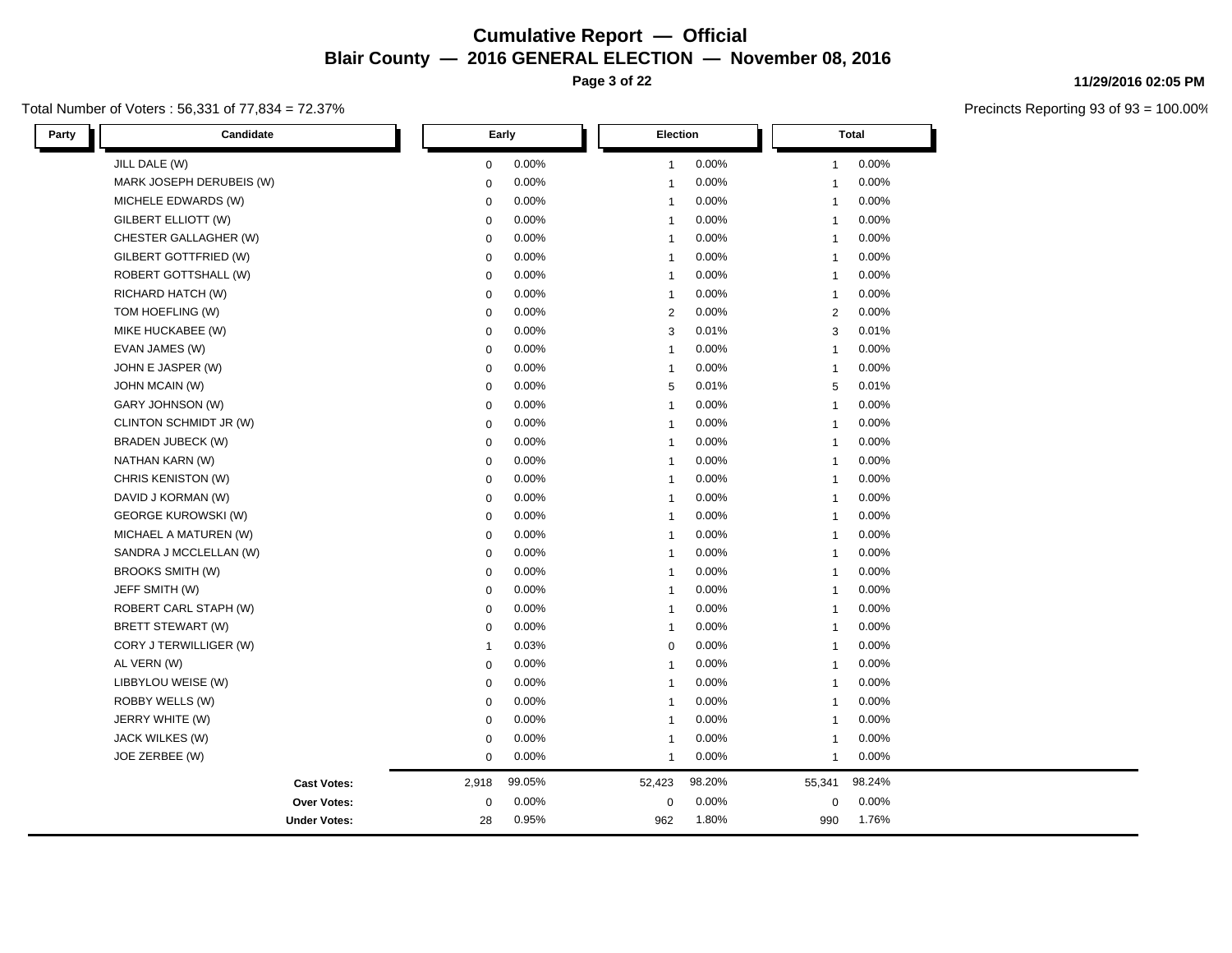**Page 4 of 22**

### Total Number of Voters : 56,331 of 77,834 = 72.37%

**11/29/2016 02:05 PM**

| Party      | Candidate                         |                | Early  | <b>Election</b> |        |                | <b>Total</b> |
|------------|-----------------------------------|----------------|--------|-----------------|--------|----------------|--------------|
|            | UNITED STATES SENATOR, Vote For 1 |                |        |                 |        |                |              |
| <b>DEM</b> | <b>KATIE MCGINTY</b>              | 859            | 30.80% | 14,248          | 27.36% | 15,107         | 27.54%       |
| <b>REP</b> | PAT TOOMEY                        | 1,806          | 64.75% | 34,727          | 66.69% | 36,533         | 66.60%       |
| LIB        | EDWARD T CLIFFORD III             | 121            | 4.34%  | 3,029           | 5.82%  | 3,150          | 5.74%        |
|            | ALLAN BERKHIMER (W)               | $\mathbf 0$    | 0.00%  | $\overline{1}$  | 0.00%  | $\mathbf{1}$   | 0.00%        |
|            | DON CARNEY (W)                    | $\overline{1}$ | 0.04%  | $\mathbf 0$     | 0.00%  | $\mathbf{1}$   | 0.00%        |
|            | <b>BEN CARSON (W)</b>             | $\mathbf 0$    | 0.00%  | $\overline{1}$  | 0.00%  | -1             | 0.00%        |
|            | SAM COLT (W)                      | $\mathbf 0$    | 0.00%  | $\overline{1}$  | 0.00%  | $\mathbf{1}$   | 0.00%        |
|            | DONALD M CRAIG (W)                | $\mathbf 0$    | 0.00%  | 2               | 0.00%  | $\overline{2}$ | 0.00%        |
|            | DON BEAVER (W)                    | $\mathbf 0$    | 0.00%  | $\overline{1}$  | 0.00%  | $\mathbf{1}$   | 0.00%        |
|            | EARL EBY (W)                      | $\mathbf 0$    | 0.00%  | $\overline{1}$  | 0.00%  | $\mathbf{1}$   | 0.00%        |
|            | PAUL ERB (W)                      | $\overline{1}$ | 0.04%  | $\mathbf 0$     | 0.00%  | $\mathbf{1}$   | 0.00%        |
|            | JOHN FETTERMAN (W)                | $\mathbf 0$    | 0.00%  | 3               | 0.01%  | 3              | 0.01%        |
|            | JOHN EICHELBERGER (W)             | $\mathbf 0$    | 0.00%  | $\overline{1}$  | 0.00%  | $\mathbf{1}$   | 0.00%        |
|            | TIM HARRIS (W)                    | $\mathbf 0$    | 0.00%  | $\overline{1}$  | 0.00%  | $\mathbf{1}$   | 0.00%        |
|            | LEE LANE (W)                      | $\mathbf 0$    | 0.00%  | $\overline{1}$  | 0.00%  | 1              | 0.00%        |
|            | SANDRA J MCCLELLAN (W)            | $\mathbf 0$    | 0.00%  | $\overline{1}$  | 0.00%  | $\overline{1}$ | 0.00%        |
|            | TERESSA MORRIS (W)                | $\mathbf 0$    | 0.00%  | $\overline{1}$  | 0.00%  | $\overline{1}$ | 0.00%        |
|            | JAMIE NOEL (W)                    | $\mathbf 0$    | 0.00%  | $\overline{1}$  | 0.00%  | $\overline{1}$ | 0.00%        |
|            | CHERRY PARKS (W)                  | $\mathbf 0$    | 0.00%  | $\overline{1}$  | 0.00%  | 1              | 0.00%        |
|            | ARIYA M POWELL (W)                | $\mathbf 0$    | 0.00%  | $\overline{1}$  | 0.00%  | $\mathbf{1}$   | 0.00%        |
|            | JOE REFNER (W)                    | $\mathbf 0$    | 0.00%  | $\overline{1}$  | 0.00%  | $\mathbf{1}$   | 0.00%        |
|            | <b>GARY RHONE (W)</b>             | $\mathbf 0$    | 0.00%  | $\overline{1}$  | 0.00%  | $\mathbf{1}$   | 0.00%        |
|            | RICK SANTORUMM (W)                | $\mathbf 0$    | 0.00%  | $\overline{1}$  | 0.00%  | $\mathbf{1}$   | 0.00%        |
|            | ADAM SEDLOCK (W)                  | $\mathbf 0$    | 0.00%  | 18              | 0.03%  | 18             | 0.03%        |
|            | HALVERSON (W)                     | $\mathbf 0$    | 0.00%  | $\overline{4}$  | 0.01%  | $\overline{4}$ | 0.01%        |
|            | JAMES P ROKOSKY (W)               | $\mathbf 0$    | 0.00%  | $\overline{1}$  | 0.00%  | $\mathbf{1}$   | 0.00%        |
|            | CHARLIE ROSE (W)                  | $\mathbf 0$    | 0.00%  | $\overline{1}$  | 0.00%  | $\mathbf{1}$   | 0.00%        |
|            | ILAYNA SARACOGLU (W)              | $\mathbf 0$    | 0.00%  | $\overline{1}$  | 0.00%  | $\mathbf{1}$   | 0.00%        |
|            | JOHN SEARS (W)                    | $\mathbf 0$    | 0.00%  | $\overline{1}$  | 0.00%  | $\mathbf{1}$   | 0.00%        |
|            | JOE SESTAK (W)                    | $\mathbf 0$    | 0.00%  | $\overline{1}$  | 0.00%  | $\mathbf{1}$   | 0.00%        |
|            | STEVE SHEETZ (W)                  | $\overline{1}$ | 0.04%  | $\mathbf 0$     | 0.00%  | $\mathbf{1}$   | 0.00%        |
|            | ALI SHUSTER (W)                   | $\mathbf 0$    | 0.00%  | $\overline{1}$  | 0.00%  | $\mathbf{1}$   | 0.00%        |
|            | BILL SHUSTER (W)                  | $\mathbf 0$    | 0.00%  | $\overline{2}$  | 0.00%  | $\overline{2}$ | 0.00%        |
|            | EVERETT STERN (W)                 | $\mathbf 0$    | 0.00%  | 6               | 0.01%  | 6              | 0.01%        |
|            | SCOTT WHITE (W)                   | $\mathbf 0$    | 0.00%  | $\overline{1}$  | 0.00%  | $\overline{1}$ | 0.00%        |
|            | OH H SWOPE (W)                    | $\mathbf 0$    | 0.00%  | $\overline{1}$  | 0.00%  | $\overline{1}$ | 0.00%        |
|            | KIMBIRLY WILTERMIRE (W)           | $\mathbf 0$    | 0.00%  | $\overline{1}$  | 0.00%  | $\mathbf{1}$   | 0.00%        |
|            | JS VIPOND (W)                     | $\mathbf 0$    | 0.00%  | $\overline{1}$  | 0.00%  | 1              | 0.00%        |
|            | JAMES WOOMER (W)                  | $\mathbf 0$    | 0.00%  | $\overline{1}$  | 0.00%  | $\mathbf{1}$   | 0.00%        |
|            | DONALD TRUMP (W)                  | $\mathbf 0$    | 0.00%  | 1               | 0.00%  | 1              | 0.00%        |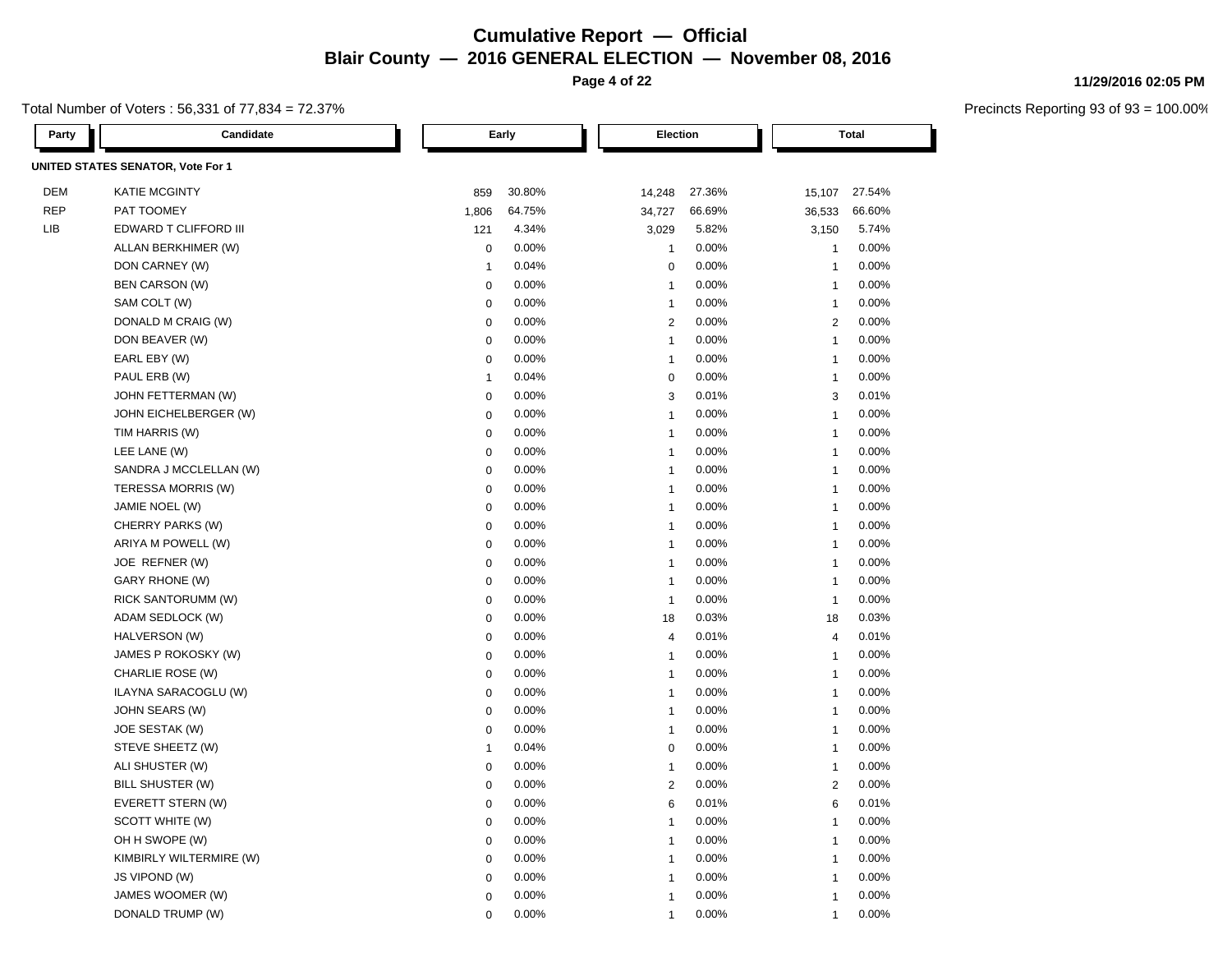**Page 5 of 22**

### **11/29/2016 02:05 PM**

Precincts Reporting 93 of 93 = 100.00%

|       |                     |          |          |                 |          |       |               | ັ |
|-------|---------------------|----------|----------|-----------------|----------|-------|---------------|---|
| Party | Candidate           |          | Early    | <b>Election</b> |          |       | Total         |   |
|       | BRETT THOMPSON (W)  | $\Omega$ | $0.00\%$ |                 | $0.00\%$ |       | $0.00\%$      |   |
|       | BOB STOUT (W)       | 0        | $0.00\%$ |                 | $0.00\%$ |       | $0.00\%$      |   |
|       | <b>Cast Votes:</b>  | 2,789    | 94.67%   | 52,069          | 97.53%   |       | 54,858 97.39% |   |
|       | <b>Over Votes:</b>  | $\Omega$ | $0.00\%$ | $\mathbf 0$     | $0.00\%$ |       | $0.00\%$<br>0 |   |
|       | <b>Under Votes:</b> | 157      | 5.33%    | 1,316           | 2.47%    | 1,473 | 2.61%         |   |

### Total Number of Voters : 56,331 of 77,834 = 72.37%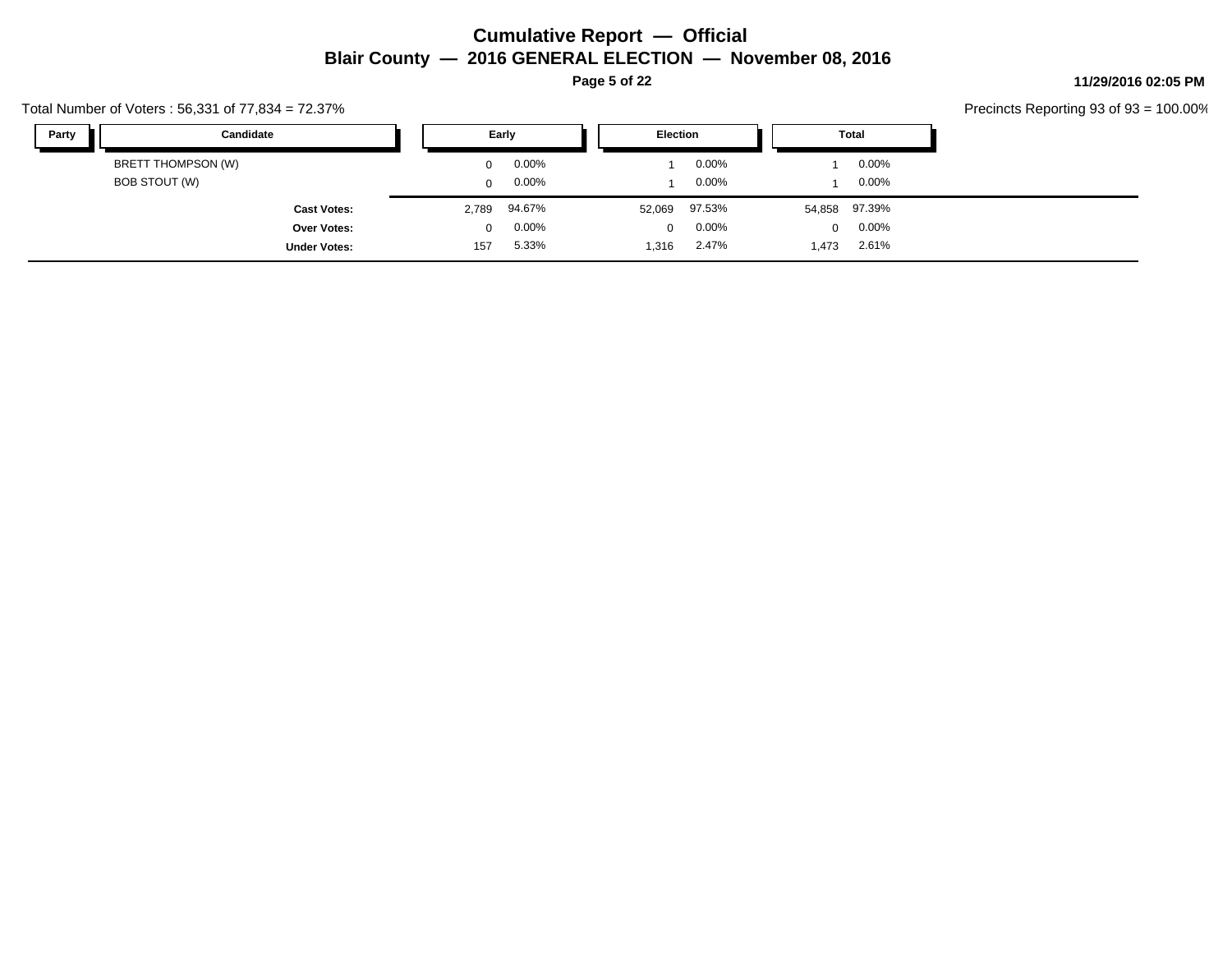**Page 6 of 22**

### Total Number of Voters : 56,331 of 77,834 = 72.37%

**11/29/2016 02:05 PM**

| Party      | Candidate                           |              | Early    | Election       |        |                | <b>Total</b> |
|------------|-------------------------------------|--------------|----------|----------------|--------|----------------|--------------|
|            | <b>ATTORNEY GENERAL, Vote For 1</b> |              |          |                |        |                |              |
| <b>DEM</b> | <b>JOSH SHAPIRO</b>                 | 824          | 30.12%   | 16,345         | 31.62% | 17,169         | 31.54%       |
| <b>REP</b> | <b>JOHN RAFFERTY</b>                | 1,910        | 69.81%   | 35,316         | 68.32% | 37,226         | 68.39%       |
|            | ADAM SEDLOCK (W)                    | 0            | 0.00%    | 5              | 0.01%  | 5              | 0.01%        |
|            | MARY ANN PROBST (W)                 | 0            | 0.00%    | 2              | 0.00%  | $\overline{2}$ | 0.00%        |
|            | ALLAN BERKHIMER (W)                 | 0            | 0.00%    | $\mathbf{1}$   | 0.00%  | $\mathbf{1}$   | 0.00%        |
|            | ROBERT BOWER (W)                    | $\mathbf 0$  | $0.00\%$ | $\mathbf{1}$   | 0.00%  | $\mathbf{1}$   | 0.00%        |
|            | <b>BEN CARSON (W)</b>               | $\pmb{0}$    | 0.00%    | $\overline{1}$ | 0.00%  | $\mathbf{1}$   | 0.00%        |
|            | ADAM COHEN (W)                      | 0            | 0.00%    | $\mathbf{1}$   | 0.00%  | $\mathbf{1}$   | 0.00%        |
|            | JEAN K CUPP (W)                     | 0            | 0.00%    | $\mathbf{1}$   | 0.00%  | $\mathbf{1}$   | 0.00%        |
|            | DARYL DIXON (W)                     | $\mathbf 0$  | 0.00%    | -1             | 0.00%  | $\mathbf{1}$   | 0.00%        |
|            | PAUL ERB (W)                        | $\mathbf{1}$ | 0.04%    | $\Omega$       | 0.00%  | $\mathbf{1}$   | 0.00%        |
|            | PASQUEL EUGENE (W)                  | 0            | 0.00%    | $\mathbf{1}$   | 0.00%  | 1              | 0.00%        |
|            | MATTHEW GINDLESPERGER (W)           | 0            | 0.00%    | $\mathbf{1}$   | 0.00%  | -1             | 0.00%        |
|            | TREY GOWDY (W)                      | $\mathbf 0$  | 0.00%    | $\overline{1}$ | 0.00%  | $\mathbf{1}$   | 0.00%        |
|            | TIMOTHY HAZENSTAB (W)               | $\pmb{0}$    | 0.00%    | $\mathbf{1}$   | 0.00%  | $\mathbf{1}$   | 0.00%        |
|            | WILLIAM WOJCIK JR (W)               | 0            | 0.00%    | $\mathbf{1}$   | 0.00%  | $\mathbf{1}$   | 0.00%        |
|            | SHAWN T RATCHFORD JR (W)            | $\mathbf 0$  | 0.00%    | 1              | 0.00%  | -1             | 0.00%        |
|            | KATHLEEN KANE (W)                   | $\mathbf{1}$ | 0.04%    | $\Omega$       | 0.00%  | $\mathbf{1}$   | 0.00%        |
|            | PHIL KESSEL (W)                     | $\pmb{0}$    | 0.00%    | $\overline{1}$ | 0.00%  | $\mathbf{1}$   | 0.00%        |
|            | JAMES LEGO (W)                      | 0            | 0.00%    | -1             | 0.00%  | 1              | 0.00%        |
|            | MICHEAL LONG (W)                    | 0            | 0.00%    | -1             | 0.00%  | -1             | 0.00%        |
|            | DANIEL MARKEL (W)                   | 0            | 0.00%    | $\mathbf{1}$   | 0.00%  | $\mathbf{1}$   | 0.00%        |
|            | NICHOLAS MCCUNE (W)                 | 0            | 0.00%    | $\mathbf{1}$   | 0.00%  | $\mathbf{1}$   | 0.00%        |
|            | DAN MILLIRON (W)                    | $\mathbf 0$  | 0.00%    | $\mathbf{1}$   | 0.00%  | $\mathbf{1}$   | 0.00%        |
|            | ROY MINET (W)                       | $\pmb{0}$    | 0.00%    | $\mathbf{1}$   | 0.00%  | $\mathbf{1}$   | 0.00%        |
|            | MARY MONTGOMERY (W)                 | $\pmb{0}$    | 0.00%    | $\mathbf{1}$   | 0.00%  | $\mathbf{1}$   | 0.00%        |
|            | MICHAEL BLAIR ROBINSON (W)          | $\pmb{0}$    | 0.00%    | $\mathbf{1}$   | 0.00%  | -1             | 0.00%        |
|            | <b>MARAKAY ROGERS (W)</b>           | 0            | 0.00%    | $\mathbf{1}$   | 0.00%  | -1             | 0.00%        |
|            | <b>BERNIE SANDERS (W)</b>           | $\pmb{0}$    | 0.00%    | $\mathbf{1}$   | 0.00%  | $\mathbf{1}$   | 0.00%        |
|            | JILLIAN SMITH (W)                   | 0            | 0.00%    | $\mathbf{1}$   | 0.00%  | $\mathbf{1}$   | 0.00%        |
|            | BILL SMITH (W)                      | 0            | 0.00%    | $\mathbf{1}$   | 0.00%  | $\mathbf{1}$   | 0.00%        |
|            | JOHN SPE (W)                        | $\pmb{0}$    | 0.00%    | -1             | 0.00%  | $\mathbf{1}$   | 0.00%        |
|            | DONALD J TRUMP (W)                  | $\mathbf 0$  | 0.00%    | $\mathbf{1}$   | 0.00%  | $\mathbf{1}$   | 0.00%        |
|            | <b>Cast Votes:</b>                  | 2,736        | 92.87%   | 51,695         | 96.83% | 54,431         | 96.63%       |
|            | Over Votes:                         | $\pmb{0}$    | 0.00%    | $\mathbf 0$    | 0.00%  | $\mathbf 0$    | 0.00%        |
|            | <b>Under Votes:</b>                 | 210          | 7.13%    | 1,690          | 3.17%  | 1,900          | 3.37%        |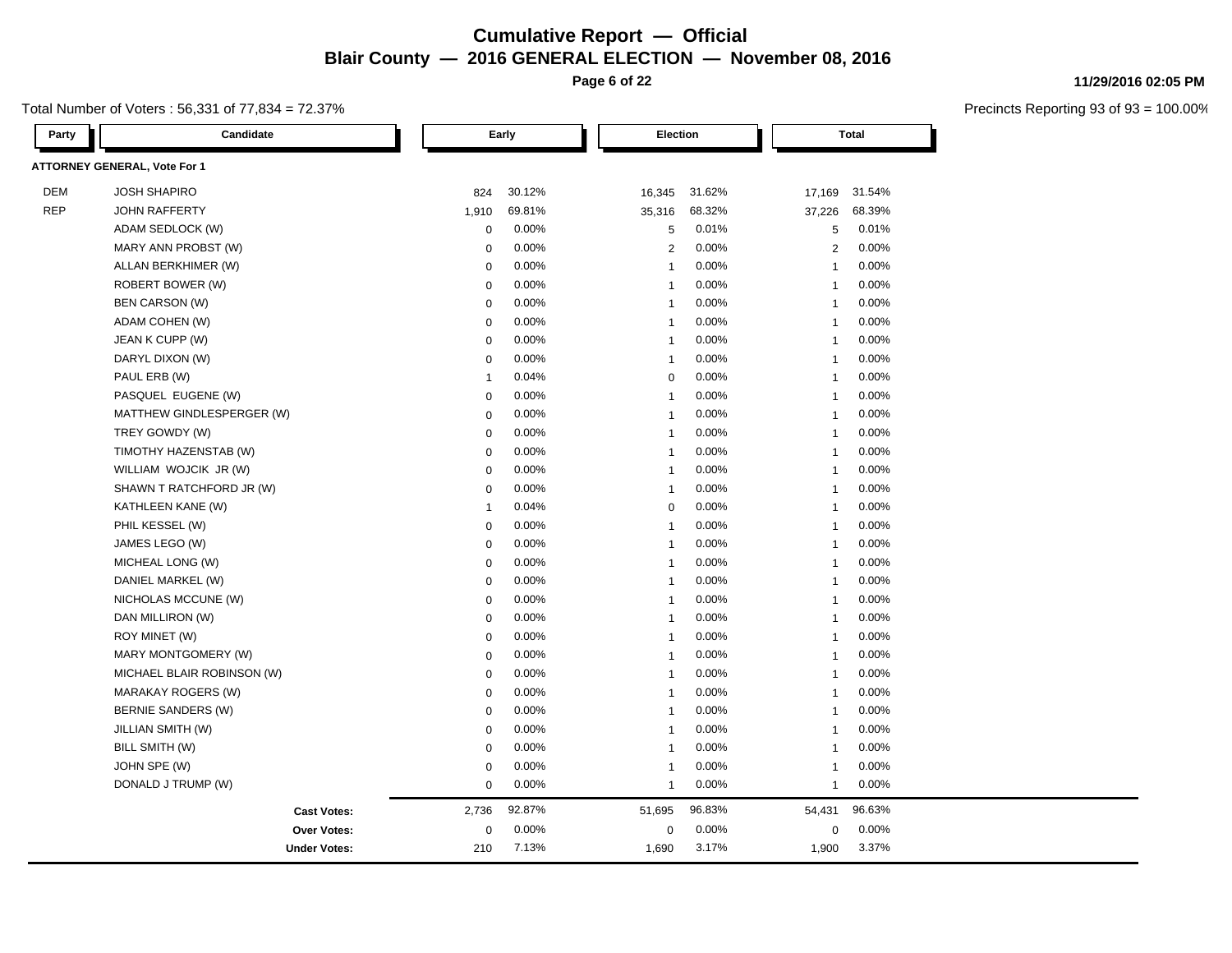**Page 7 of 22**

Total Number of Voters : 56,331 of 77,834 = 72.37%

| Party      | Candidate                          |             | Early  | <b>Election</b> |        |                          | <b>Total</b> |
|------------|------------------------------------|-------------|--------|-----------------|--------|--------------------------|--------------|
|            | <b>AUDITOR GENERAL, Vote For 1</b> |             |        |                 |        |                          |              |
| <b>DEM</b> | EUGENE A DEPASQUALE                | 795         | 29.26% | 16,086          | 31.24% | 16,881                   | 31.14%       |
| <b>REP</b> | <b>JOHN BROWN</b>                  | 1,769       | 65.11% | 32,547          | 63.21% | 34,316                   | 63.31%       |
| GRN        | JOHN J SWEENEY                     | 77          | 2.83%  | 1,565           | 3.04%  | 1,642                    | 3.03%        |
| LIB        | <b>ROY A MINET</b>                 | 71          | 2.61%  | 1,278           | 2.48%  | 1,349                    | 2.49%        |
|            | JEAN K CUPP (W)                    | $\mathbf 0$ | 0.00%  | 2               | 0.00%  | $\overline{2}$           | 0.00%        |
|            | MACY LYNN ADAMS (W)                | -1          | 0.04%  | $\mathbf 0$     | 0.00%  | $\overline{\phantom{a}}$ | 0.00%        |
|            | ALLAN BERKHIMER (W)                | $\mathbf 0$ | 0.00%  | $\mathbf{1}$    | 0.00%  | $\overline{ }$           | 0.00%        |
|            | LOUISE BERRY (W)                   | $\mathbf 1$ | 0.04%  | $\mathbf 0$     | 0.00%  | $\overline{\mathbf{1}}$  | 0.00%        |
|            | SAM BRITZ (W)                      | $\mathbf 0$ | 0.00%  | $\mathbf{1}$    | 0.00%  | $\overline{\phantom{a}}$ | 0.00%        |
|            | SCOTT DOUGLAS BUCHANAN (W)         | -1          | 0.04%  | $\mathbf 0$     | 0.00%  | -1                       | 0.00%        |
|            | CHARLES R CULBERTSON (W)           | $\mathbf 0$ | 0.00%  | -1              | 0.00%  | $\overline{\phantom{a}}$ | 0.00%        |
|            | DAN DISABATO (W)                   | 0           | 0.00%  | $\mathbf{1}$    | 0.00%  | -1                       | 0.00%        |
|            | PAUL ERB (W)                       |             | 0.04%  | $\mathbf 0$     | 0.00%  | 1                        | 0.00%        |
|            | TOM LOUCKS (W)                     | 0           | 0.00%  | $\mathbf 1$     | 0.00%  | $\overline{\phantom{a}}$ | 0.00%        |
|            | ANTHONY M POWELL (W)               | 0           | 0.00%  | $\overline{1}$  | 0.00%  | 1                        | 0.00%        |
|            | <b>BERNIE SANDERS (W)</b>          | 0           | 0.00%  | 1               | 0.00%  | -1                       | 0.00%        |
|            | MATTHEW SMITH (W)                  | $\mathbf 0$ | 0.00%  | $\mathbf{1}$    | 0.00%  | -1                       | 0.00%        |
|            | AUGUSTIS STINE (W)                 | $\mathbf 0$ | 0.00%  | $\mathbf{1}$    | 0.00%  | $\overline{ }$           | 0.00%        |
|            | JOHN HUNTER SWOPE (W)              | 1           | 0.04%  | $\mathbf 0$     | 0.00%  | 1                        | 0.00%        |
|            | <b>Cast Votes:</b>                 | 2,717       | 92.23% | 51,487          | 96.44% | 54,204                   | 96.22%       |
|            | Over Votes:                        | 2           | 0.07%  | $\mathbf 0$     | 0.00%  | $\overline{2}$           | 0.00%        |
|            | <b>Under Votes:</b>                | 227         | 7.71%  | 1,898           | 3.56%  | 2,125                    | 3.77%        |

### **11/29/2016 02:05 PM**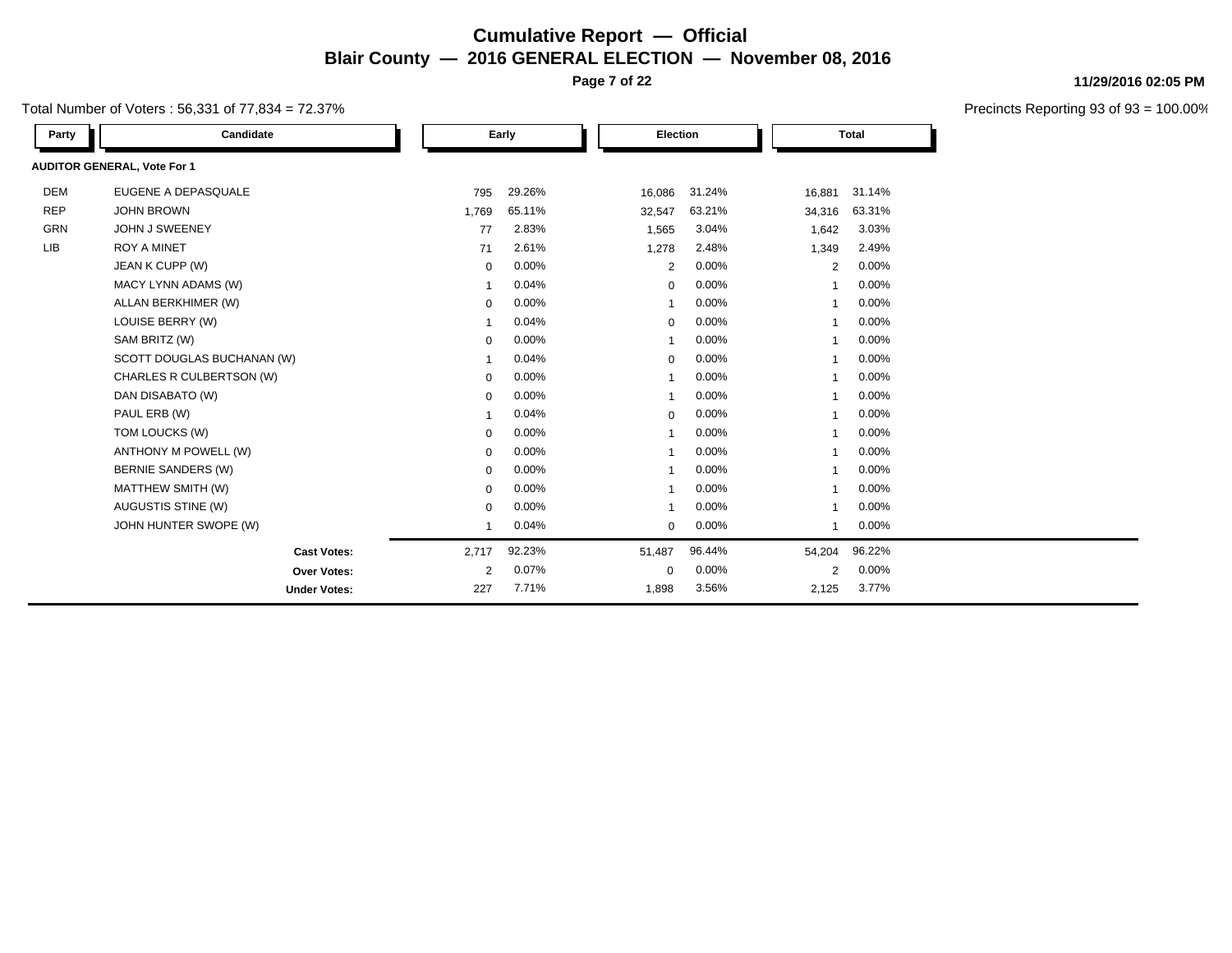**Page 8 of 22**

Total Number of Voters : 56,331 of 77,834 = 72.37%

| Party      | Candidate                   |             | Early  |             | Election |                          | <b>Total</b> |  |
|------------|-----------------------------|-------------|--------|-------------|----------|--------------------------|--------------|--|
|            | STATE TREASURER, Vote For 1 |             |        |             |          |                          |              |  |
| <b>DEM</b> | <b>JOE TORSELLA</b>         | 766         | 28.33% | 15,781      | 30.74%   | 16,547                   | 30.62%       |  |
| <b>REP</b> | <b>OTTO VOIT</b>            | 1,780       | 65.83% | 32,425      | 63.15%   | 34,205                   | 63.29%       |  |
| GRN        | <b>KRISTIN COMBS</b>        | 86          | 3.18%  | 1,746       | 3.40%    | 1,832                    | 3.39%        |  |
| <b>LIB</b> | <b>JAMES BABB</b>           | 69          | 2.55%  | 1,380       | 2.69%    | 1,449                    | 2.68%        |  |
|            | ALLAN BERKHIMER (W)         | $\mathbf 0$ | 0.00%  |             | 0.00%    | -1                       | 0.00%        |  |
|            | TERRY BLACK (W)             | $\mathbf 0$ | 0.00%  |             | 0.00%    |                          | 0.00%        |  |
|            | CHARLES R CULBERTSON (W)    | $\mathbf 0$ | 0.00%  | -1          | 0.00%    | -1                       | 0.00%        |  |
|            | SHANNON DICKEN (W)          | $\mathbf 0$ | 0.00%  | -1          | 0.00%    | -1                       | 0.00%        |  |
|            | PAUL ERB (W)                |             | 0.04%  | $\mathbf 0$ | 0.00%    |                          | 0.00%        |  |
|            | <b>KURT GLATFELTER (W)</b>  | $\mathbf 0$ | 0.00%  |             | 0.00%    |                          | 0.00%        |  |
|            | CRAIG C HARRIS (W)          |             | 0.04%  | $\mathbf 0$ | 0.00%    |                          | 0.00%        |  |
|            | ROBERT CASEY JR (W)         | $\mathbf 0$ | 0.00%  |             | 0.00%    |                          | 0.00%        |  |
|            | JOHN KASICH (W)             | $\Omega$    | 0.00%  |             | 0.00%    |                          | 0.00%        |  |
|            | DENNIS KOTZAN (W)           | $\mathbf 0$ | 0.00%  |             | 0.00%    |                          | 0.00%        |  |
|            | JOHN HUNTER SWOPE (W)       |             | 0.04%  | $\mathbf 0$ | 0.00%    | -1                       | 0.00%        |  |
|            | CHARLES W TAYLOR (W)        | $\mathbf 0$ | 0.00%  | -1          | 0.00%    | $\overline{\phantom{a}}$ | 0.00%        |  |
|            | DOUG WISE (W)               | $\mathbf 0$ | 0.00%  |             | 0.00%    |                          | 0.00%        |  |
|            | <b>Cast Votes:</b>          | 2,704       | 91.79% | 51,342      | 96.17%   | 54,046                   | 95.94%       |  |
|            | Over Votes:                 | $\Omega$    | 0.00%  | $\mathbf 0$ | 0.00%    | $\Omega$                 | 0.00%        |  |
|            | <b>Under Votes:</b>         | 242         | 8.21%  | 2,043       | 3.83%    | 2,285                    | 4.06%        |  |

### **11/29/2016 02:05 PM**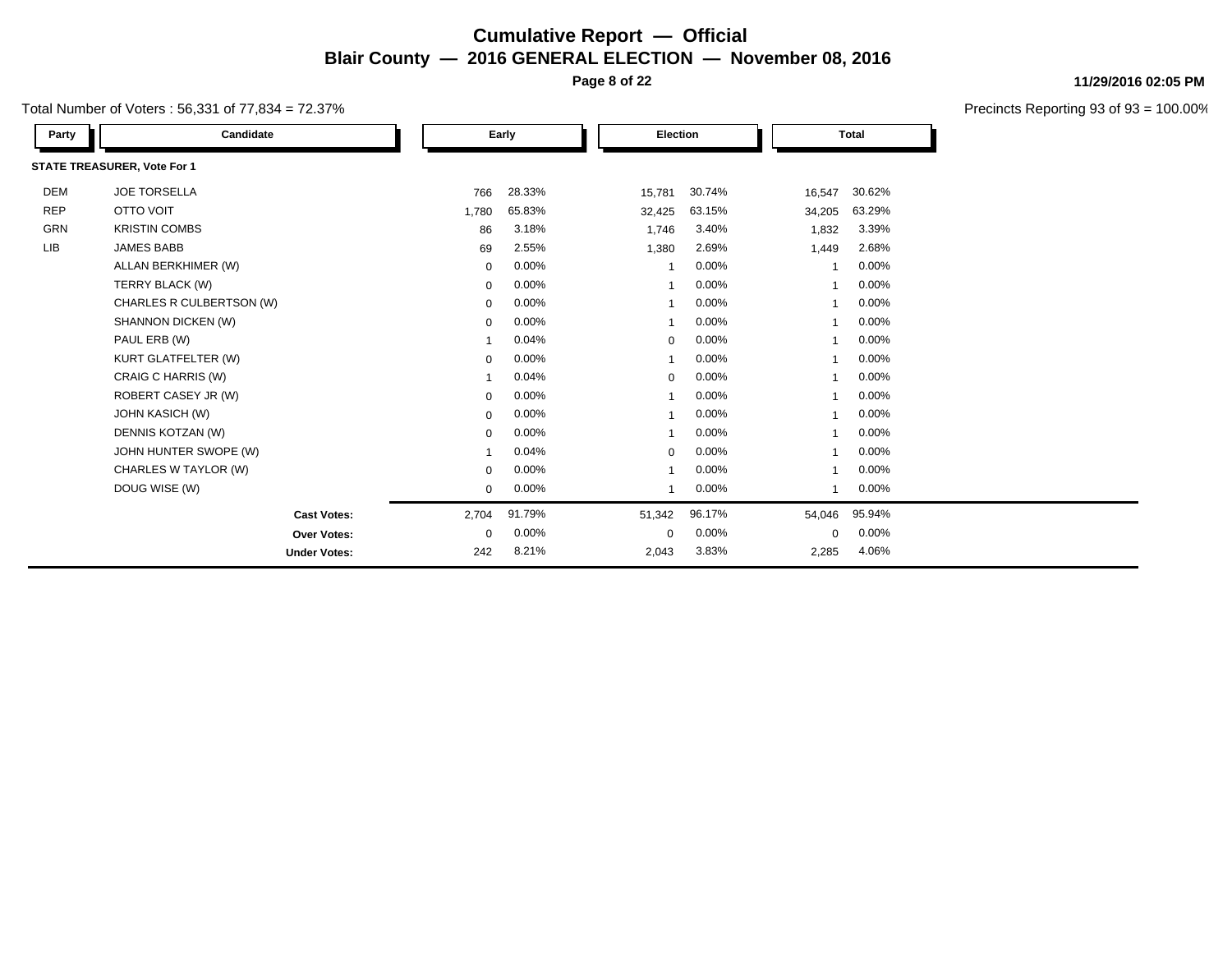**Page 9 of 22**

### Total Number of Voters : 56,331 of 77,834 = 72.37%

**Party Candidate Early Election Total**

| REPRESENTATIVE IN CONGRESS 9TH DISTRICT, Vote For 1 |                              |              |        |                         |          |                         |        |
|-----------------------------------------------------|------------------------------|--------------|--------|-------------------------|----------|-------------------------|--------|
| <b>DEM</b><br>ART HALVORSON                         |                              | 1,118        | 40.35% | 18,770                  | 36.17%   | 19,888                  | 36.38% |
| <b>REP</b><br><b>BILL SHUSTER</b>                   |                              | 1,589        | 57.34% | 32,090                  | 61.84%   | 33,679                  | 61.62% |
| ADAM SEDLOCK (W)                                    |                              | 53           | 1.91%  | 911                     | 1.76%    | 964                     | 1.76%  |
| BERNIE SANDER (W)                                   |                              | $\mathbf 0$  | 0.00%  | 3                       | 0.01%    | 3                       | 0.01%  |
| DOREEN AGNEW (W)                                    |                              | $\mathbf 0$  | 0.00%  | $\overline{1}$          | 0.00%    | $\overline{1}$          | 0.00%  |
| TERENCE M ANDERKO (W)                               |                              | $\mathbf 0$  | 0.00%  | $\overline{1}$          | 0.00%    | $\overline{1}$          | 0.00%  |
|                                                     | CHRISTINA MARIE BATTISTI (W) | $\mathbf 0$  | 0.00%  | $\overline{1}$          | 0.00%    | $\overline{1}$          | 0.00%  |
| JOE BIDEN (W)                                       |                              | $\mathbf{1}$ | 0.04%  | $\mathbf 0$             | 0.00%    | $\overline{1}$          | 0.00%  |
| JAMES A BLOOM (W)                                   |                              | $\mathbf 0$  | 0.00%  | $\overline{1}$          | 0.00%    | $\overline{1}$          | 0.00%  |
| KEN BONE (W)                                        |                              | $\pmb{0}$    | 0.00%  | $\overline{1}$          | 0.00%    | $\overline{1}$          | 0.00%  |
| ALLEN BORN (W)                                      |                              | $\mathbf 0$  | 0.00%  | $\overline{1}$          | 0.00%    | $\overline{1}$          | 0.00%  |
| CHRISTIAN BOSTON (W)                                |                              | $\mathbf 0$  | 0.00%  | $\overline{1}$          | 0.00%    | $\overline{1}$          | 0.00%  |
| DUKE BRUNNER (W)                                    |                              | $\mathbf 0$  | 0.00%  | $\overline{1}$          | 0.00%    | $\overline{1}$          | 0.00%  |
| TODD CAMMARATA (W)                                  |                              | $\mathbf 0$  | 0.00%  | $\overline{1}$          | 0.00%    | $\overline{\mathbf{1}}$ | 0.00%  |
| DAVID CAREY (W)                                     |                              | $\mathbf 0$  | 0.00%  | $\overline{1}$          | 0.00%    | $\overline{1}$          | 0.00%  |
| MIKE CARRIERI (W)                                   |                              | $\mathbf 0$  | 0.00%  | $\overline{1}$          | 0.00%    | $\overline{1}$          | 0.00%  |
| <b>BRUCE COLEBANK (W)</b>                           |                              | $\Omega$     | 0.00%  | $\overline{1}$          | 0.00%    | $\overline{1}$          | 0.00%  |
| SAM COWHER (W)                                      |                              | $\mathbf 0$  | 0.00%  | $\overline{1}$          | 0.00%    | $\overline{1}$          | 0.00%  |
|                                                     | CHARLES R CULBERTSON (W)     | $\mathbf 0$  | 0.00%  | $\overline{1}$          | 0.00%    | $\overline{1}$          | 0.00%  |
| ANDREW G CURTIN (W)                                 |                              | $\mathbf 0$  | 0.00%  | $\overline{1}$          | $0.00\%$ | $\mathbf{1}$            | 0.00%  |
| MARY C CURTIS (W)                                   |                              | $\mathbf 0$  | 0.00%  | $\overline{1}$          | 0.00%    | $\overline{1}$          | 0.00%  |
| THAD DALBY (W)                                      |                              | $\mathbf 0$  | 0.00%  | $\overline{1}$          | 0.00%    | $\overline{1}$          | 0.00%  |
| DANPLUNKETTT (W)                                    |                              | $\mathbf 0$  | 0.00%  | $\overline{1}$          | 0.00%    | $\overline{1}$          | 0.00%  |
| RADRIC DAVIS (W)                                    |                              | $\mathbf 0$  | 0.00%  | $\overline{1}$          | 0.00%    | $\overline{1}$          | 0.00%  |
| GARY DAVIS (W)                                      |                              | $\mathbf 0$  | 0.00%  | $\mathbf{1}$            | 0.00%    | $\mathbf{1}$            | 0.00%  |
| MICHAEL DELGROSSO (W)                               |                              | $\mathbf{1}$ | 0.04%  | 3                       | 0.01%    | $\overline{4}$          | 0.01%  |
| KIRK J DODSON (W)                                   |                              | $\mathbf{1}$ | 0.04%  | 3                       | 0.01%    | $\overline{4}$          | 0.01%  |
| DONALD J TRUMPP (W)                                 |                              | $\mathbf 0$  | 0.00%  | $\overline{1}$          | 0.00%    | $\overline{1}$          | 0.00%  |
| BRENNAN DUFFY (W)                                   |                              | $\mathbf 0$  | 0.00%  | $\overline{1}$          | 0.00%    | $\overline{1}$          | 0.00%  |
| JOE EBERSOLE (W)                                    |                              | $\mathbf 0$  | 0.00%  | $\overline{1}$          | $0.00\%$ | $\overline{1}$          | 0.00%  |
| <b>JASON ECKERT (W)</b>                             |                              | $\mathbf 0$  | 0.00%  | $\overline{1}$          | 0.00%    | $\overline{1}$          | 0.00%  |
| BRUCE ERB (W)                                       |                              | $\mathbf 0$  | 0.00%  | $\overline{4}$          | 0.01%    | $\overline{4}$          | 0.01%  |
| JOHN URBAN, ESQUIRE (W)                             |                              | $\mathbf{1}$ | 0.04%  | $\mathbf 0$             | 0.00%    | $\overline{1}$          | 0.00%  |
| JON ESWORTHY (W)                                    |                              | $\mathbf 0$  | 0.00%  | $\overline{2}$          | 0.00%    | $\overline{2}$          | 0.00%  |
| BEN EVERT (W)                                       |                              | $\mathbf 0$  | 0.00%  | $\mathbf{1}$            | 0.00%    | $\mathbf{1}$            | 0.00%  |
| FIRAS FASHEN (W)                                    |                              | $\mathbf{1}$ | 0.04%  | $\mathbf 0$             | 0.00%    | $\mathbf{1}$            | 0.00%  |
|                                                     | FRANK ROSENHOOVERR (W)       | $\Omega$     | 0.00%  | $\overline{2}$          | 0.00%    | 2                       | 0.00%  |
| TOM FRIES (W)                                       |                              | $\Omega$     | 0.00%  | $\overline{1}$          | 0.00%    | $\overline{1}$          | 0.00%  |
| DAMIAN FUTRICK (W)                                  |                              | $\Omega$     | 0.00%  | $\overline{\mathbf{1}}$ | 0.00%    | $\overline{\mathbf{1}}$ | 0.00%  |
| RICHARD GEIST (W)                                   |                              | $\Omega$     | 0.00%  | $\overline{1}$          | 0.00%    | $\overline{1}$          | 0.00%  |

### **11/29/2016 02:05 PM**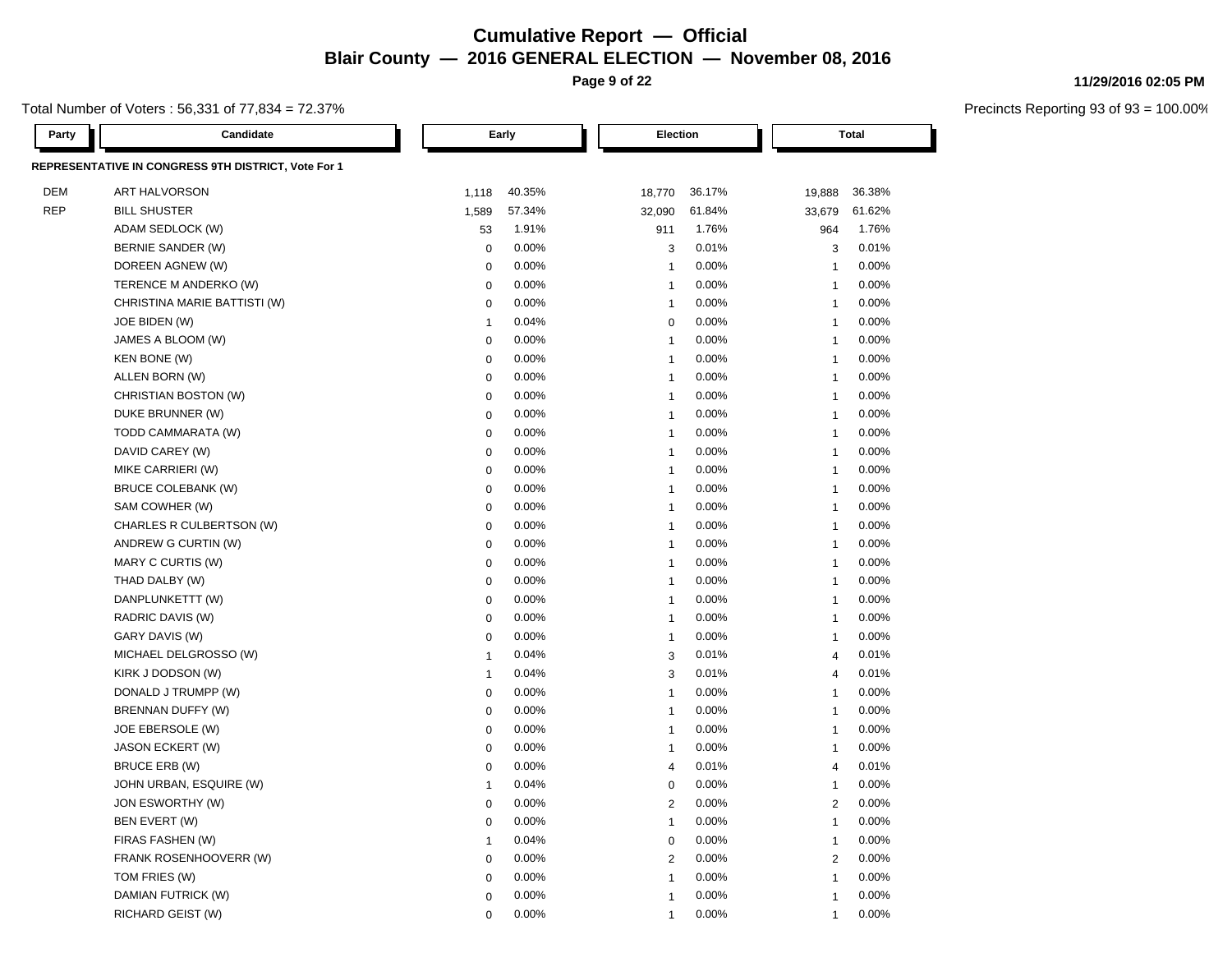**Page 10 of 22**

### Total Number of Voters : 56,331 of 77,834 = 72.37%

**11/29/2016 02:05 PM**

| Party | Candidate                | Early        |       |                | <b>Election</b> |                | <b>Total</b> |
|-------|--------------------------|--------------|-------|----------------|-----------------|----------------|--------------|
|       | PAUL GOOD (W)            | 0            | 0.00% | $\overline{2}$ | 0.00%           | $\overline{c}$ | 0.00%        |
|       | JOHN J GROVE (W)         | $\mathbf{1}$ | 0.04% | 0              | 0.00%           | 1              | 0.00%        |
|       | ALANA HARTZOG (W)        | $\mathbf 0$  | 0.00% | 2              | 0.00%           | 2              | 0.00%        |
|       | MARY JANE HAMMERS (W)    | $\mathbf 0$  | 0.00% | $\overline{1}$ | 0.00%           | 1              | 0.00%        |
|       | THOMAS C. HAMMOND (W)    | $\mathbf{1}$ | 0.04% | $\mathbf 0$    | 0.00%           | $\mathbf{1}$   | 0.00%        |
|       | MIKE HANNA (W)           | $\mathbf 0$  | 0.00% | $\overline{1}$ | 0.00%           | $\mathbf{1}$   | 0.00%        |
|       | SAM HAYS (W)             | $\mathbf 0$  | 0.00% | $\overline{1}$ | 0.00%           | $\mathbf{1}$   | 0.00%        |
|       | MICHAEL HENNESSEY (W)    | $\mathbf 0$  | 0.00% | $\overline{1}$ | 0.00%           | $\mathbf{1}$   | 0.00%        |
|       | <b>JOHN HIRT (W)</b>     | $\mathbf 0$  | 0.00% | $\overline{1}$ | 0.00%           | $\mathbf{1}$   | 0.00%        |
|       | THOMAS M HOLSINGER (W)   | $\mathbf 0$  | 0.00% | $\overline{1}$ | 0.00%           | $\mathbf{1}$   | 0.00%        |
|       | HEATHER HOLT (W)         | 0            | 0.00% | $\mathbf 1$    | 0.00%           | 1              | 0.00%        |
|       | <b>BOB HOUSEMAN (W)</b>  | 0            | 0.00% | 4              | 0.01%           | $\overline{4}$ | 0.01%        |
|       | EMILY IGOU (W)           | $\mathbf 0$  | 0.00% | $\mathbf{2}$   | 0.00%           | 2              | 0.00%        |
|       | JAMES R HUFF II (W)      | 0            | 0.00% | $\overline{1}$ | 0.00%           | $\mathbf{1}$   | 0.00%        |
|       | SHANE IRWIN (W)          | $\mathbf 0$  | 0.00% | $\overline{1}$ | 0.00%           | 1              | 0.00%        |
|       | <b>JOHN HIRTT (W)</b>    | $\mathbf 0$  | 0.00% | $\overline{1}$ | 0.00%           | -1             | 0.00%        |
|       | SAM JOHNS (W)            | 0            | 0.00% | $\overline{1}$ | 0.00%           | $\mathbf{1}$   | 0.00%        |
|       | DALE E. SHAFFER JR (W)   | $\mathbf{1}$ | 0.04% | 0              | 0.00%           | $\mathbf{1}$   | 0.00%        |
|       | BOB CASEY JR (W)         | $\mathbf 0$  | 0.00% | $\overline{1}$ | 0.00%           | $\mathbf{1}$   | 0.00%        |
|       | EUGENE KALVESTER (W)     | $\mathbf 0$  | 0.00% | $\overline{1}$ | 0.00%           | 1              | 0.00%        |
|       | SEAN KELLY (W)           | $\mathbf 0$  | 0.00% | $\overline{1}$ | 0.00%           | $\mathbf{1}$   | 0.00%        |
|       | REX KESSER (W)           | 0            | 0.00% | 1              | 0.00%           | 1              | 0.00%        |
|       | STEVE KINONEN (W)        | $\mathbf 0$  | 0.00% | $\overline{1}$ | 0.00%           | $\mathbf{1}$   | 0.00%        |
|       | MARA KITT (W)            | $\mathbf 0$  | 0.00% | $\overline{1}$ | 0.00%           | $\mathbf{1}$   | 0.00%        |
|       | ALAN KIZINA (W)          | $\mathbf 0$  | 0.00% | $\overline{1}$ | 0.00%           | $\mathbf{1}$   | 0.00%        |
|       | PETE KNEPP (W)           | $\mathbf 0$  | 0.00% | $\overline{1}$ | 0.00%           | 1              | 0.00%        |
|       | CHLOE KOCH (W)           | $\mathbf 0$  | 0.00% | $\overline{1}$ | 0.00%           | $\mathbf{1}$   | 0.00%        |
|       | STEPHEN LAWSON (W)       | 0            | 0.00% | $\mathbf{1}$   | $0.00\%$        | $\mathbf{1}$   | 0.00%        |
|       | JONATHAN LIGHT (W)       | $\mathbf 0$  | 0.00% | $\mathbf{1}$   | 0.00%           | $\mathbf{1}$   | 0.00%        |
|       | MEL LINK (W)             | $\mathbf 0$  | 0.00% | $\mathbf{2}$   | 0.00%           | 2              | 0.00%        |
|       | TOM LOUCKS (W)           | $\mathbf 0$  | 0.00% | $\overline{1}$ | 0.00%           | 1              | 0.00%        |
|       | TOM MARLETT (W)          | $\mathbf 0$  | 0.00% | $\overline{1}$ | 0.00%           | 1              | 0.00%        |
|       | RAY MCALKICH (W)         | $\pmb{0}$    | 0.00% | $\overline{1}$ | 0.00%           | 1              | 0.00%        |
|       | MIKE MCDONNELL (W)       | $\mathbf 0$  | 0.00% | $\overline{1}$ | 0.00%           | $\mathbf{1}$   | 0.00%        |
|       | KATIE MCGINTY (W)        | $\mathbf 0$  | 0.00% | $\mathbf{1}$   | 0.00%           | $\mathbf{1}$   | 0.00%        |
|       | MICHAEL MCKNIGHT (W)     | $\mathbf 0$  | 0.00% | $\mathbf{1}$   | 0.00%           | $\mathbf{1}$   | 0.00%        |
|       | <b>JUSTIN MOCK (W)</b>   | $\mathbf 0$  | 0.00% | $\overline{1}$ | 0.00%           | $\mathbf{1}$   | 0.00%        |
|       | NATE MONAHAN (W)         | $\mathbf 0$  | 0.00% | $\overline{1}$ | 0.00%           | 1              | 0.00%        |
|       | JOE MUDANUTS (W)         | 0            | 0.00% | $\mathbf{1}$   | 0.00%           | $\mathbf{1}$   | 0.00%        |
|       | ANDY NEELY (W)           | 0            | 0.00% | $\overline{1}$ | 0.00%           | 1              | 0.00%        |
|       | KELLY OVER (W)           | 1            | 0.04% | 0              | 0.00%           | 1              | 0.00%        |
|       | <b>JASON PARSONS (W)</b> | $\mathbf 0$  | 0.00% | 1              | 0.00%           | 1              | 0.00%        |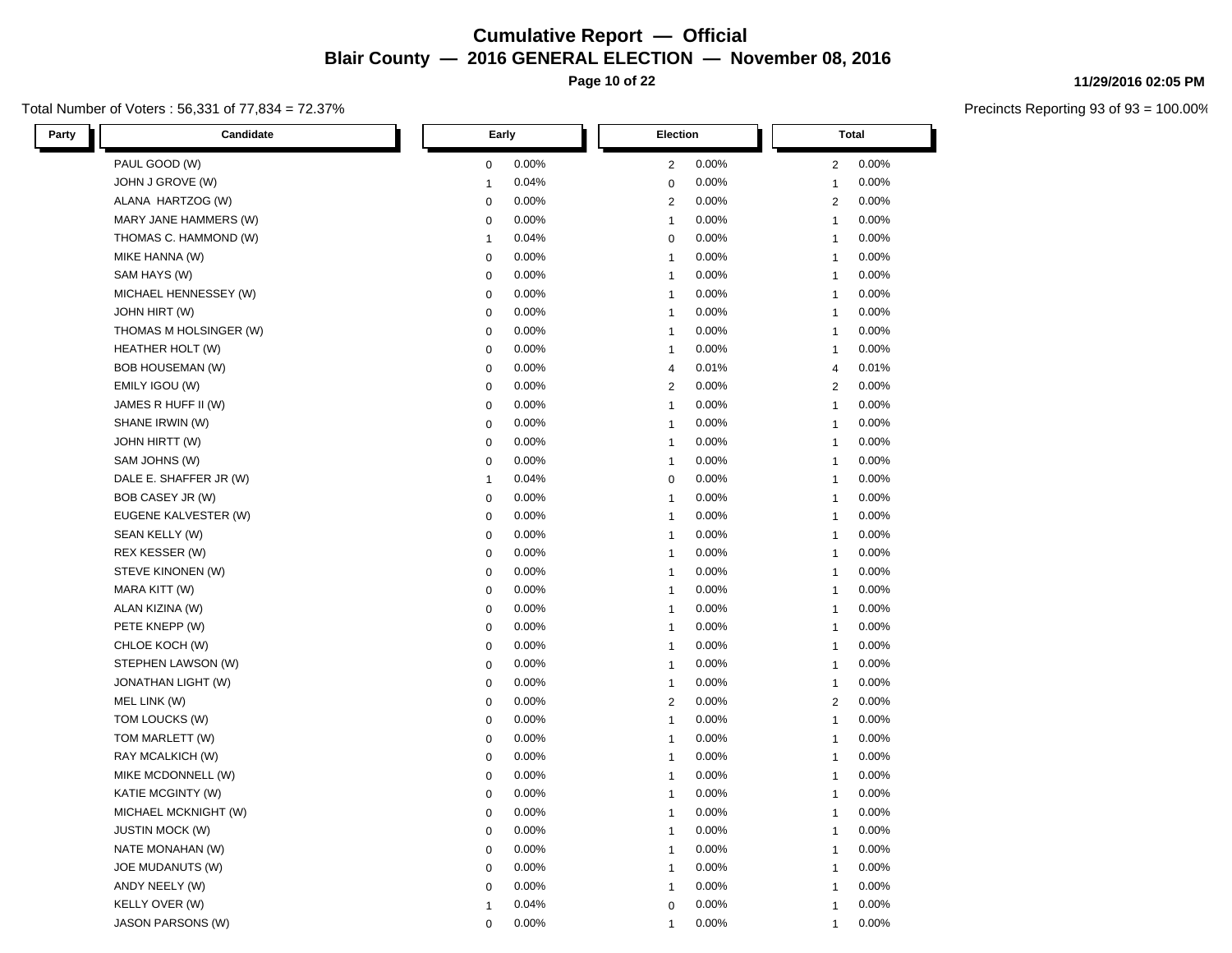**Page 11 of 22**

### Total Number of Voters : 56,331 of 77,834 = 72.37%

| 11/29/2016 02:05 PM |
|---------------------|
|                     |

| Party | Candidate                     |                | Early  | Election       |          |                | <b>Total</b> |
|-------|-------------------------------|----------------|--------|----------------|----------|----------------|--------------|
|       | JOHN PATTERSON (W)            | $\mathbf 0$    | 0.00%  | 1              | 0.00%    | $\mathbf{1}$   | 0.00%        |
|       | SAM PAULE (W)                 | $\mathbf 0$    | 0.00%  | $\overline{1}$ | 0.00%    | $\mathbf{1}$   | 0.00%        |
|       | THOMAS RAIHL (W)              | 0              | 0.00%  | -1             | 0.00%    | -1             | 0.00%        |
|       | CARLEE RANALLI (W)            | $\mathbf 0$    | 0.00%  | $\mathbf{1}$   | 0.00%    | -1             | 0.00%        |
|       | JOHN RICE (W)                 | $\mathbf 0$    | 0.00%  | 2              | 0.00%    | $\overline{2}$ | 0.00%        |
|       | JAMES M RILEY (W)             | $\mathbf{1}$   | 0.04%  | 0              | 0.00%    | -1             | 0.00%        |
|       | XAVIER ROGERS (W)             | 0              | 0.00%  | -1             | 0.00%    | -1             | 0.00%        |
|       | <b>ASHTON ROMANO (W)</b>      | $\mathbf 0$    | 0.00%  | -1             | 0.00%    | $\mathbf{1}$   | 0.00%        |
|       | <b>GERALD ROSE (W)</b>        | $\mathbf 0$    | 0.00%  | $\mathbf{1}$   | 0.00%    | $\mathbf{1}$   | 0.00%        |
|       | <b>JASON RUNK (W)</b>         | $\mathbf 0$    | 0.00%  | 2              | 0.00%    | 2              | 0.00%        |
|       | ANTHONY SABATINO (W)          | $\mathbf 0$    | 0.00%  | -1             | 0.00%    |                | 0.00%        |
|       | JAMES R SEYMOUR (W)           | $\mathbf 0$    | 0.00%  | $\overline{1}$ | 0.00%    |                | 0.00%        |
|       | JOSH SHERIPO (W)              | 0              | 0.00%  | $\mathbf{1}$   | 0.00%    | -1             | 0.00%        |
|       | BILL SMITH (W)                | $\mathbf 0$    | 0.00%  | -1             | 0.00%    | $\mathbf{1}$   | 0.00%        |
|       | <b>ROBERT SPRANKLE (W)</b>    | $\mathbf 0$    | 0.00%  | $\overline{1}$ | 0.00%    | -1             | 0.00%        |
|       | JILL STEIN (W)                | $\mathbf 0$    | 0.00%  | -1             | 0.00%    | $\mathbf{1}$   | 0.00%        |
|       | AIMEE S STEM (W)              | 0              | 0.00%  | $\mathbf{1}$   | 0.00%    | -1             | 0.00%        |
|       | ERICH STOEHR (W)              | $\overline{1}$ | 0.04%  | 0              | $0.00\%$ | -1             | 0.00%        |
|       | RYAN STROHMAN (W)             | $\mathbf 0$    | 0.00%  | $\overline{1}$ | 0.00%    |                | 0.00%        |
|       | BESTY SUMMERS (W)             | 0              | 0.00%  | $\overline{1}$ | 0.00%    | -1             | 0.00%        |
|       | JOHN TELYEA (W)               | 0              | 0.00%  | -1             | 0.00%    | -1             | 0.00%        |
|       | ALANE TIMMERMAN (W)           | $\mathbf 0$    | 0.00%  | $\overline{1}$ | 0.00%    | -1             | 0.00%        |
|       | ERIC L UMFRESS (W)            | 0              | 0.00%  | 2              | 0.00%    | 2              | 0.00%        |
|       | AARON WAGNER (W)              | $\mathbf 0$    | 0.00%  | $\mathbf{1}$   | 0.00%    | -1             | 0.00%        |
|       | JOE WALSH (W)                 | $\mathbf 0$    | 0.00%  | -1             | 0.00%    | -1             | 0.00%        |
|       | <b>GERALD MARK WARING (W)</b> | $\mathbf 0$    | 0.00%  | $\overline{1}$ | 0.00%    | -1             | 0.00%        |
|       | ROBERT YOUNG (W)              | 0              | 0.00%  | $\mathbf{1}$   | 0.00%    | 1              | 0.00%        |
|       | <b>Cast Votes:</b>            | 2,771          | 94.06% | 51,889         | 97.20%   | 54,660         | 97.03%       |
|       | Over Votes:                   | $\mathbf 1$    | 0.03%  | $\mathbf 0$    | $0.00\%$ | $\mathbf{1}$   | 0.00%        |
|       | <b>Under Votes:</b>           | 174            | 5.91%  | 1,496          | 2.80%    | 1,670          | 2.96%        |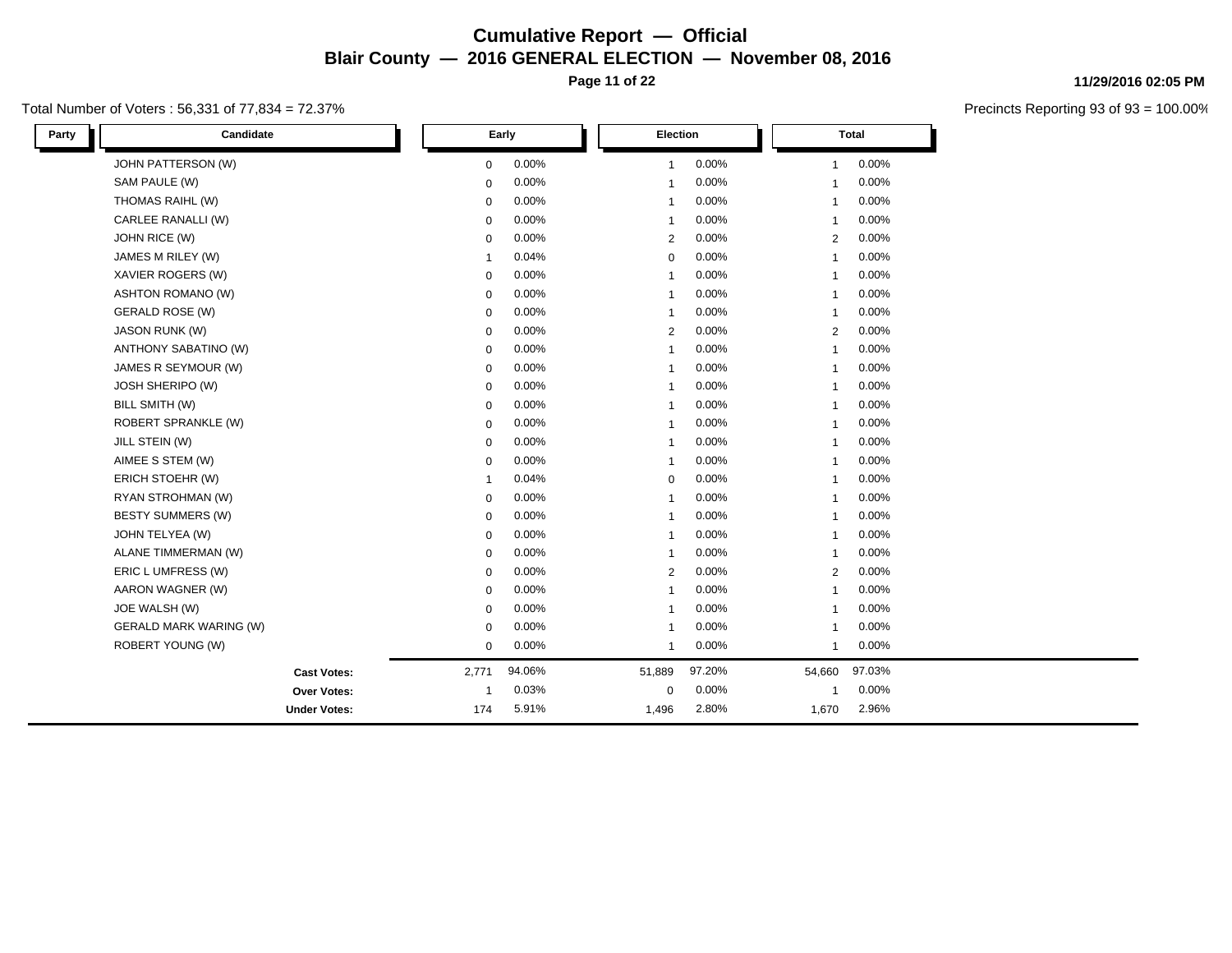**Page 12 of 22**

Total Number of Voters : 56,331 of 77,834 = 72.37%

| Party      | Candidate                                                        |              | Early  |                | Election |                | <b>Total</b> |  |
|------------|------------------------------------------------------------------|--------------|--------|----------------|----------|----------------|--------------|--|
|            | REPRESENTATIVE IN THE GENERAL ASSEMBLY 79TH DISTRICT, Vote For 1 |              |        |                |          |                |              |  |
| <b>REP</b> | <b>JOHN MCGINNIS</b>                                             | 919          | 97.56% | 19,322         | 98.42%   | 20,241         | 98.38%       |  |
|            | ADAM SEDLOCK (W)                                                 | $\mathbf 0$  | 0.00%  | 29             | 0.15%    | 29             | 0.14%        |  |
|            | CHRIS ARNOLD (W)                                                 | $\mathbf 0$  | 0.00%  | 3              | 0.02%    | 3              | 0.01%        |  |
|            | <b>JOSH ABOUD (W)</b>                                            | $\mathbf 0$  | 0.00%  | $\overline{1}$ | 0.01%    | $\overline{1}$ | 0.00%        |  |
|            | ARTHUR ALBRIGHT (W)                                              | $\mathbf 0$  | 0.00%  | $\overline{1}$ | 0.01%    | $\overline{1}$ | 0.00%        |  |
|            | TERENCE M ANDERKO (W)                                            | $\pmb{0}$    | 0.00%  | $\overline{1}$ | 0.01%    | $\overline{1}$ | 0.00%        |  |
|            | <b>JOHN ANTHONY (W)</b>                                          | $\mathbf 0$  | 0.00%  | $\overline{1}$ | 0.01%    | $\overline{1}$ | 0.00%        |  |
|            | TIM BAKER (W)                                                    | $\mathbf 0$  | 0.00%  | $\overline{1}$ | 0.01%    | $\overline{1}$ | 0.00%        |  |
|            | ARLENE BALCH (W)                                                 | $\mathbf 0$  | 0.00%  | $\overline{1}$ | 0.01%    | $\overline{1}$ | 0.00%        |  |
|            | ADAM BANKS (W)                                                   | $\mathbf 0$  | 0.00%  | $\overline{1}$ | 0.01%    | $\overline{1}$ | 0.00%        |  |
|            | MIKE BATES (W)                                                   | $\mathbf 0$  | 0.00%  | $\overline{1}$ | 0.01%    | $\overline{1}$ | 0.00%        |  |
|            | BRIAN BEHE (W)                                                   | $\mathbf 0$  | 0.00%  | $\overline{1}$ | 0.01%    | $\overline{1}$ | 0.00%        |  |
|            | CAMIE J BICKEL (W)                                               | $\mathbf 0$  | 0.00%  | $\overline{1}$ | 0.01%    | $\overline{1}$ | 0.00%        |  |
|            | JOHN BLOUGH (W)                                                  | $\mathbf 0$  | 0.00%  | $\overline{1}$ | 0.01%    | $\overline{1}$ | 0.00%        |  |
|            | <b>JUSTIN BOBAL (W)</b>                                          | $\mathbf 0$  | 0.00%  | $\overline{1}$ | 0.01%    | $\overline{1}$ | 0.00%        |  |
|            | BOB HOUSEMAN (W)                                                 | $\mathbf 0$  | 0.00%  | 3              | 0.02%    | 3              | 0.01%        |  |
|            | CURTIS BOPP (W)                                                  | 0            | 0.00%  | $\overline{1}$ | 0.01%    | $\overline{1}$ | 0.00%        |  |
|            | JAMES BOWMASTER (W)                                              | $\mathbf 0$  | 0.00%  | $\overline{1}$ | 0.01%    | $\mathbf{1}$   | 0.00%        |  |
|            | ZACHARY BRACKEN (W)                                              | $\mathbf 0$  | 0.00%  | 6              | 0.03%    | 6              | 0.03%        |  |
|            | SHARON BREAM (W)                                                 | $\mathbf 0$  | 0.00%  | $\overline{1}$ | 0.01%    | $\overline{1}$ | 0.00%        |  |
|            | ANN BRISKEY (W)                                                  | $\mathbf 0$  | 0.00%  | $\overline{1}$ | 0.01%    | $\overline{1}$ | 0.00%        |  |
|            | ERIK BROWN (W)                                                   | $\Omega$     | 0.00%  | $\overline{1}$ | 0.01%    | 1              | 0.00%        |  |
|            | JOE BRUMBAUGH (W)                                                | $\mathbf 0$  | 0.00%  | $\overline{1}$ | 0.01%    | $\overline{1}$ | 0.00%        |  |
|            | JEB BUSH (W)                                                     | $\mathbf 0$  | 0.00%  | $\overline{1}$ | 0.01%    | $\overline{1}$ | 0.00%        |  |
|            | ERIK CAGLE (W)                                                   | $\mathbf 0$  | 0.00%  | $\overline{1}$ | 0.01%    | $\overline{1}$ | 0.00%        |  |
|            | BRIAN CAMBERG (W)                                                | $\mathbf 0$  | 0.00%  | $\overline{1}$ | 0.01%    | $\overline{1}$ | 0.00%        |  |
|            | TODD CAMMARATA (W)                                               | $\mathbf 0$  | 0.00%  | $\overline{1}$ | 0.01%    | $\overline{1}$ | 0.00%        |  |
|            | NICHOLAS CARTER (W)                                              | $\mathbf 0$  | 0.00%  | $\overline{1}$ | 0.01%    | $\overline{1}$ | 0.00%        |  |
|            | <b>KELLY CHAPLIN (W)</b>                                         | $\mathbf 0$  | 0.00%  | $\overline{1}$ | 0.01%    | $\overline{1}$ | 0.00%        |  |
|            | JOHN CHESNEY (W)                                                 | $\mathbf 0$  | 0.00%  | $\overline{4}$ | 0.02%    | $\overline{4}$ | 0.02%        |  |
|            | CHRISTOPHER RICARD GIBSON (W)                                    | $\mathbf 0$  | 0.00%  | $\overline{1}$ | 0.01%    | $\overline{1}$ | 0.00%        |  |
|            | MICHAEL CLAPPER (W)                                              | $\mathbf 0$  | 0.00%  | $\overline{1}$ | 0.01%    | $\mathbf{1}$   | 0.00%        |  |
|            | <b>BILL CLINTON (W)</b>                                          | $\mathbf 0$  | 0.00%  | $\overline{1}$ | 0.01%    | $\overline{1}$ | 0.00%        |  |
|            | HILLARY CLINTON (W)                                              | $\mathbf{1}$ | 0.11%  | $\mathbf 0$    | 0.00%    | $\mathbf{1}$   | 0.00%        |  |
|            | BOB CONWAY (W)                                                   | $\mathbf 0$  | 0.00%  | $\overline{2}$ | 0.01%    | 2              | 0.01%        |  |
|            | RYAN CROSBY (W)                                                  | $\mathbf 0$  | 0.00%  | $\overline{1}$ | 0.01%    | $\overline{1}$ | 0.00%        |  |
|            | ALEISTER CROWLEY (W)                                             | $\mathbf 0$  | 0.00%  | $\overline{1}$ | 0.01%    | $\overline{1}$ | 0.00%        |  |
|            | A C STICKLE (W)                                                  | $\Omega$     | 0.00%  | $\overline{1}$ | 0.01%    | 1              | 0.00%        |  |
|            | CHARLES R CULBERTSON (W)                                         | $\Omega$     | 0.00%  | $\overline{1}$ | 0.01%    | $\overline{1}$ | 0.00%        |  |
|            | IKE DADON (W)                                                    | $\Omega$     | 0.00%  | $\overline{1}$ | 0.01%    | $\overline{1}$ | 0.00%        |  |

### **11/29/2016 02:05 PM**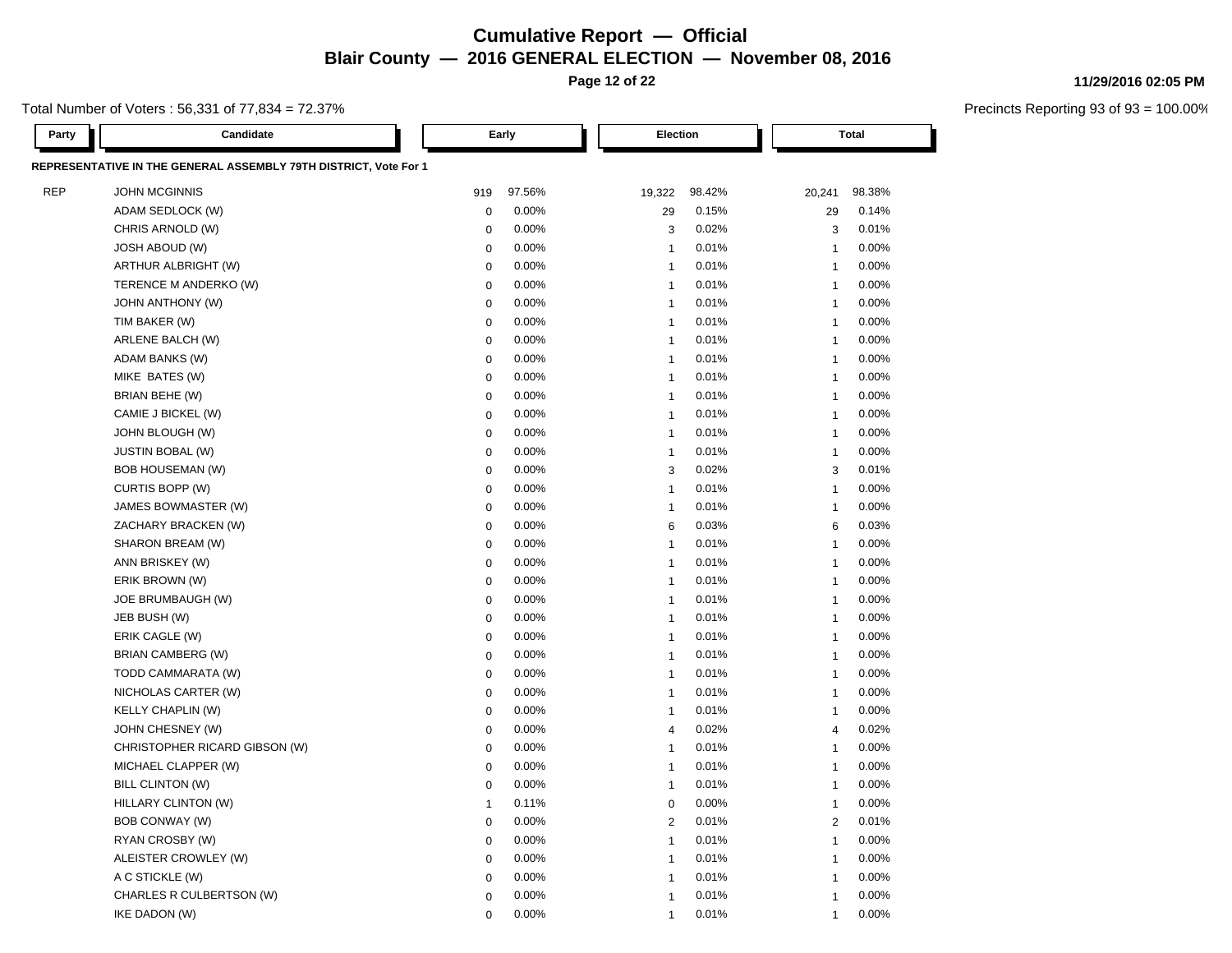**Page 13 of 22**

### Total Number of Voters : 56,331 of 77,834 = 72.37%

**11/29/2016 02:05 PM**

| Party<br>Candidate         | Early                   | Election                | <b>Total</b>            |  |
|----------------------------|-------------------------|-------------------------|-------------------------|--|
| DISABATO DAN (W)           | 0.00%<br>$\mathbf 0$    | 0.01%<br>$\mathbf{1}$   | 0.00%<br>$\mathbf{1}$   |  |
| GARY DAVIS (W)             | 0.00%<br>$\mathbf 0$    | 0.01%<br>$\mathbf{1}$   | 0.00%<br>$\mathbf{1}$   |  |
| <b>BOB DENNIS (W)</b>      | 0.00%<br>$\mathbf 0$    | 0.01%<br>$\mathbf{1}$   | 0.00%<br>$\mathbf{1}$   |  |
| <b>GEORGE DIBERT (W)</b>   | 0.00%<br>$\mathbf 0$    | 0.01%<br>$\overline{1}$ | 0.00%<br>$\mathbf{1}$   |  |
| CHERI DIEHL (W)            | 0.00%<br>$\pmb{0}$      | 0.01%<br>$\mathbf{1}$   | 0.00%<br>$\mathbf{1}$   |  |
| GAVIN DIVELY (W)           | 0.00%<br>$\mathbf 0$    | 0.01%<br>$\mathbf{1}$   | 0.00%<br>$\mathbf{1}$   |  |
| DOMINIC DODSON (W)         | 0.00%<br>$\mathbf 0$    | 0.01%<br>$\mathbf{1}$   | 0.00%<br>$\mathbf{1}$   |  |
| KIRK DODSON (W)            | $\mathbf 0$<br>0.00%    | 0.01%<br>$\mathbf{1}$   | 0.00%<br>$\mathbf{1}$   |  |
| DONALDTRUMP (W)            | $\mathbf 0$<br>0.00%    | 0.01%<br>$\overline{1}$ | 0.00%<br>$\mathbf{1}$   |  |
| JOHN DONLEY (W)            | 0.00%<br>$\pmb{0}$      | 0.03%<br>5              | 0.02%<br>5              |  |
| DON SMITH (W)              | 0.00%<br>$\mathbf 0$    | 0.01%<br>$\overline{1}$ | 0.00%<br>$\mathbf{1}$   |  |
| MICHAEL B. DOUGLASS (W)    | 0.11%<br>$\overline{1}$ | $\mathbf 0$<br>0.00%    | 0.00%<br>$\mathbf{1}$   |  |
| DOUGLAS SINGER (W)         | 0.00%<br>$\mathbf 0$    | 0.01%<br>$\mathbf{1}$   | 0.00%<br>$\mathbf{1}$   |  |
| EUGENE DOWNEY (W)          | 0.00%<br>$\mathbf 0$    | 0.01%<br>$\mathbf{1}$   | 0.00%<br>$\mathbf{1}$   |  |
| DANIEL DRUMM (W)           | $\mathbf 0$<br>0.00%    | 0.01%<br>$\overline{1}$ | 0.00%<br>-1             |  |
| SCOTT DUGAN (W)            | 0.00%<br>$\mathbf 0$    | 0.01%<br>$\mathbf{1}$   | 0.00%<br>$\overline{1}$ |  |
| THOMAS J DUNKLE (W)        | 0.00%<br>$\mathbf 0$    | 0.01%<br>$\mathbf{1}$   | 0.00%<br>$\mathbf{1}$   |  |
| JANE KIMMEN ECKELS (W)     | 0.00%<br>$\mathbf 0$    | 0.01%<br>$\mathbf{1}$   | 0.00%<br>$\overline{1}$ |  |
| LISA ECKER (W)             | 0.00%<br>$\pmb{0}$      | 0.01%<br>$\overline{2}$ | 0.01%<br>2              |  |
| JASON ECKERT (W)           | 0.00%<br>$\mathbf 0$    | 0.01%<br>$\overline{1}$ | 0.00%<br>$\mathbf{1}$   |  |
| VICTOR R ELDER (W)         | 0.11%<br>$\mathbf{1}$   | 0.00%<br>$\mathbf 0$    | 0.00%<br>$\mathbf{1}$   |  |
| BRUCE ERB (W)              | 0.11%<br>$\overline{1}$ | 0.00%<br>$\mathbf 0$    | 0.00%<br>1              |  |
| RICHARD ESTABROOK (W)      | $\mathbf 0$<br>0.00%    | 0.01%<br>$\mathbf{1}$   | 0.00%<br>$\mathbf{1}$   |  |
| JON ESWORTHY (W)           | $\mathbf 0$<br>0.00%    | 0.01%<br>$\mathbf{1}$   | 0.00%<br>$\mathbf{1}$   |  |
| RICHARD FLAREND (W)        | 0.11%<br>$\mathbf{1}$   | $\sqrt{5}$<br>0.03%     | 0.03%<br>6              |  |
| RICK GEIST (W)             | 0.21%<br>$\overline{2}$ | 0.06%<br>12             | 0.07%<br>14             |  |
| TOM FAHR (W)               | 0.00%<br>$\mathbf 0$    | 0.01%<br>$\mathbf{1}$   | 0.00%<br>$\mathbf{1}$   |  |
| NADINE FERGUSON (W)        | 0.00%<br>$\pmb{0}$      | 0.01%<br>$\mathbf{1}$   | 0.00%<br>$\mathbf{1}$   |  |
| <b>AUSTIN FINK (W)</b>     | 0.00%<br>$\mathbf 0$    | 0.01%<br>$\overline{1}$ | 0.00%<br>$\mathbf{1}$   |  |
| PAULA FORD (W)             | 0.00%<br>$\mathbf 0$    | 0.01%<br>$\overline{1}$ | 0.00%<br>$\overline{1}$ |  |
| JAMES FRANKLIN (W)         | 0.00%<br>$\mathbf 0$    | 0.01%<br>$\mathbf{1}$   | 0.00%<br>$\mathbf{1}$   |  |
| AMY FREDERICK (W)          | 0.00%<br>$\mathbf 0$    | 0.01%<br>$\mathbf{1}$   | 0.00%<br>$\mathbf{1}$   |  |
| <b>BRUCE FROST (W)</b>     | 0.00%<br>$\mathbf 0$    | 0.01%<br>$\mathbf{1}$   | 0.00%<br>$\mathbf{1}$   |  |
| LISA FRY (W)               | 0.00%<br>$\mathbf 0$    | 0.01%<br>$\mathbf{1}$   | 0.00%<br>$\mathbf{1}$   |  |
| RICHARD FULLER (W)         | 0.00%<br>$\pmb{0}$      | 0.01%<br>$\mathbf{1}$   | 0.00%<br>$\mathbf{1}$   |  |
| JUAN GIL (W)               | 0.00%<br>$\mathbf 0$    | 0.01%<br>$\mathbf{1}$   | 0.00%<br>$\overline{1}$ |  |
| DAN GILL (W)               | 0.00%<br>$\mathbf 0$    | 0.01%<br>$\mathbf{1}$   | 0.00%<br>$\mathbf{1}$   |  |
| MATTHEW GINDLESPERGER (W)  | 0.00%<br>$\mathbf 0$    | 0.01%<br>$\mathbf{1}$   | 0.00%<br>$\mathbf{1}$   |  |
| <b>KURT GLATFELTER (W)</b> | 0.00%<br>$\mathbf 0$    | 0.01%<br>$\mathbf{1}$   | 0.00%<br>$\mathbf{1}$   |  |
| DONNA GORITY (W)           | 0.11%<br>$\overline{1}$ | $\overline{2}$<br>0.01% | 0.01%<br>3              |  |
| ART HALVORSON (W)          | 0.21%<br>$\overline{2}$ | $\overline{2}$<br>0.01% | 0.02%<br>$\overline{4}$ |  |
| <b>JUSTIN GRAHAM (W)</b>   | $\mathbf 0$<br>0.00%    | 0.01%<br>$\overline{1}$ | 0.00%<br>$\mathbf{1}$   |  |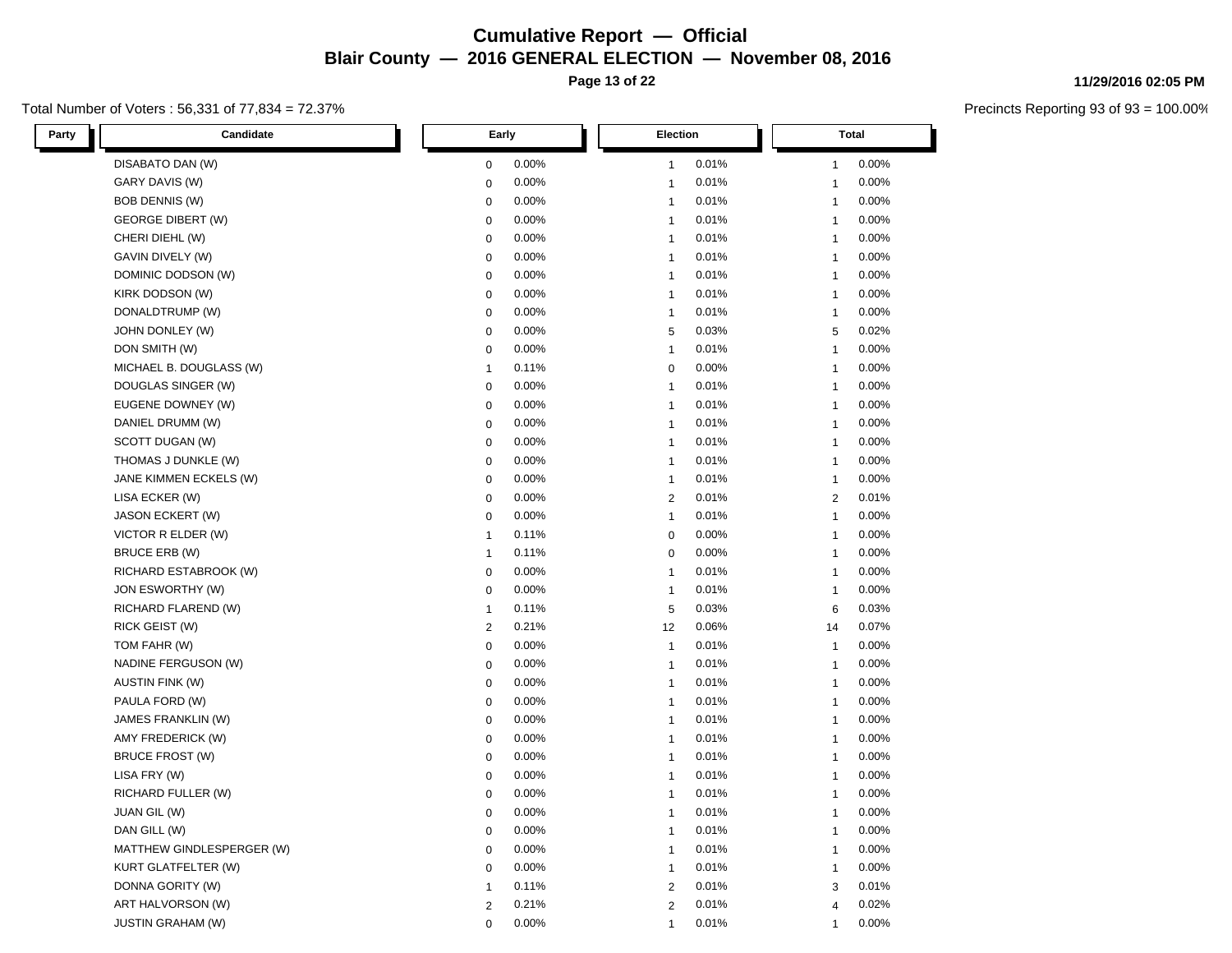**Page 14 of 22**

### Total Number of Voters : 56,331 of 77,834 = 72.37%

**11/29/2016 02:05 PM**

| Party | Candidate                    | Early                   | <b>Election</b>         | Total                   |  |
|-------|------------------------------|-------------------------|-------------------------|-------------------------|--|
|       | <b>GENN GREYMANE (W)</b>     | 0.00%<br>0              | 0.01%<br>$\mathbf{1}$   | 0.00%<br>1              |  |
|       | ALIVIA GROVE (W)             | 0.00%<br>0              | 0.01%<br>$\mathbf{1}$   | 0.00%<br>$\mathbf 1$    |  |
|       | STEVE GUICE (W)              | 0.00%<br>$\pmb{0}$      | 0.01%<br>$\mathbf{1}$   | 0.00%<br>$\mathbf{1}$   |  |
|       | JEFF GUYER (W)               | 0.00%<br>$\mathbf 0$    | 0.01%<br>$\mathbf{1}$   | 0.00%<br>1              |  |
|       | KIRK HAMMETT (W)             | 0.00%<br>$\mathbf 0$    | 0.01%<br>$\mathbf{1}$   | 0.00%<br>$\mathbf{1}$   |  |
|       | THOMAS HANKS (W)             | 0.00%<br>$\mathbf 0$    | 0.01%<br>$\mathbf{1}$   | 0.00%<br>$\mathbf{1}$   |  |
|       | MIKE HANNA (W)               | 0.00%<br>$\mathbf 0$    | 0.01%<br>$\mathbf{1}$   | 0.00%<br>1              |  |
|       | TERRANCE A HEISS (W)         | 0.00%<br>$\mathbf 0$    | 0.01%<br>$\mathbf{1}$   | 0.00%<br>$\mathbf{1}$   |  |
|       | WAYNE HIPPO (W)              | $\pmb{0}$<br>0.00%      | 0.01%<br>$\mathbf{1}$   | 0.00%<br>1              |  |
|       | MICHAEL E HOLZER (W)         | 0.00%<br>0              | 0.01%<br>$\mathbf{1}$   | 0.00%<br>1              |  |
|       | RICHARD HOOVER (W)           | 0.00%<br>$\mathbf 0$    | 0.01%<br>$\mathbf{1}$   | 0.00%<br>1              |  |
|       | ERIC HORELL (W)              | $\pmb{0}$<br>0.00%      | 0.01%<br>$\mathbf{1}$   | 0.00%<br>$\mathbf{1}$   |  |
|       | AARON J HOUSER (W)           | 0.00%<br>$\mathbf 0$    | 0.01%<br>$\mathbf{1}$   | 0.00%<br>$\mathbf{1}$   |  |
|       | LYNNETTE HOWARD (W)          | 0.00%<br>$\pmb{0}$      | 0.01%<br>$\mathbf{1}$   | 0.00%<br>$\mathbf{1}$   |  |
|       | TIM HUGHES (W)               | 0.00%<br>$\pmb{0}$      | 0.01%<br>$\mathbf{1}$   | 0.00%<br>1              |  |
|       | <b>JULIUS IACURTO (W)</b>    | $\pmb{0}$<br>0.00%      | 0.01%<br>$\mathbf{1}$   | 0.00%<br>$\mathbf{1}$   |  |
|       | CARL THOMPSON III (W)        | 0.00%<br>0              | $\overline{c}$<br>0.01% | 0.01%<br>2              |  |
|       | JOHN R CAREY III (W)         | 0.21%<br>$\overline{2}$ | $\sqrt{2}$<br>0.01%     | 0.02%<br>$\overline{4}$ |  |
|       | JASON IMLER (W)              | 0.00%<br>$\mathbf 0$    | 0.01%<br>$\mathbf{1}$   | 0.00%<br>$\mathbf{1}$   |  |
|       | SHANE IRWIN (W)              | 0.00%<br>$\pmb{0}$      | 0.01%<br>$\mathbf{1}$   | 0.00%<br>$\mathbf{1}$   |  |
|       | BRIDGETTE JACKSON (W)        | 0.00%<br>$\pmb{0}$      | 0.04%<br>8              | 0.04%<br>8              |  |
|       | ANTHONY JENKINS (W)          | 0.11%<br>$\mathbf{1}$   | 0.00%<br>$\mathbf 0$    | 0.00%<br>1              |  |
|       | CHRIS JERICHO (W)            | 0.00%<br>$\pmb{0}$      | $\mathbf{1}$<br>0.01%   | 0.00%<br>$\mathbf{1}$   |  |
|       | JIM GEORGE (W)               | 0.00%<br>$\pmb{0}$      | 0.01%<br>$\mathbf{1}$   | 0.00%<br>1              |  |
|       | JOEY FRANK (W)               | 0.00%<br>$\mathbf 0$    | 0.01%<br>$\mathbf{1}$   | 0.00%<br>$\mathbf{1}$   |  |
|       | PAUL JOHNSON (W)             | 0.00%<br>$\mathbf 0$    | 0.01%<br>$\mathbf{1}$   | 0.00%<br>1              |  |
|       | BETH E JONES (W)             | 0.00%<br>$\mathbf 0$    | $\mathbf{1}$<br>0.01%   | 0.00%<br>1              |  |
|       | BERNARD A JOYCE (W)          | 0.00%<br>$\pmb{0}$      | $\overline{2}$<br>0.01% | 0.01%<br>2              |  |
|       | JAMES MOSCHELLA JR (W)       | 0.00%<br>$\mathbf 0$    | 0.01%<br>$\mathbf{1}$   | 0.00%<br>$\mathbf{1}$   |  |
|       | JOHN W MCKEE JR (W)          | 0.00%<br>$\mathbf 0$    | 0.01%<br>$\mathbf{1}$   | 0.00%<br>$\mathbf{1}$   |  |
|       | LOUIS SCHMITT JR (W)         | 0.00%<br>$\pmb{0}$      | $\mathbf{1}$<br>0.01%   | 0.00%<br>1              |  |
|       | MATTHEW A VILLANI JR (W)     | 0.00%<br>$\pmb{0}$      | 0.01%<br>$\mathbf{1}$   | 0.00%<br>$\mathbf{1}$   |  |
|       | WILLIAM WOJCIK JR (W)        | 0.00%<br>$\mathbf 0$    | 0.01%<br>$\mathbf{1}$   | 0.00%<br>1              |  |
|       | WILLIAM B CROSS JR (W)       | 0.00%<br>$\pmb{0}$      | 0.01%<br>$\mathbf{1}$   | 0.00%<br>$\mathbf{1}$   |  |
|       | LAURA KAUFFMAN (W)           | 0.00%<br>$\mathbf 0$    | 0.01%<br>$\mathbf{1}$   | 0.00%<br>$\mathbf{1}$   |  |
|       | JOHN KAZMAIER (W)            | 0.11%<br>1              | $\pmb{0}$<br>0.00%      | 0.00%<br>1              |  |
|       | STEPHEN KINONEN (W)          | 0.00%<br>$\pmb{0}$      | 0.01%<br>$\sqrt{2}$     | 0.01%<br>$\overline{2}$ |  |
|       | <b>BRIAN KIRKPATRICK (W)</b> | $\pmb{0}$<br>0.00%      | 0.01%<br>$\mathbf{1}$   | 0.00%<br>1              |  |
|       | <b>JUSTIN KLEINOSKY (W)</b>  | 0.00%<br>0              | 0.01%<br>1              | 0.00%<br>1              |  |
|       | CHLOE KOCH (W)               | 0.00%<br>$\mathbf 0$    | 0.01%<br>$\mathbf{1}$   | 0.00%<br>$\mathbf 1$    |  |
|       | RANDY KOURY (W)              | 0.00%<br>$\mathbf 0$    | 0.01%<br>$\mathbf{1}$   | 0.00%<br>1              |  |
|       | WILLIAM A KRILL (W)          | $\mathbf 0$<br>0.00%    | 0.01%<br>1              | 0.00%<br>1              |  |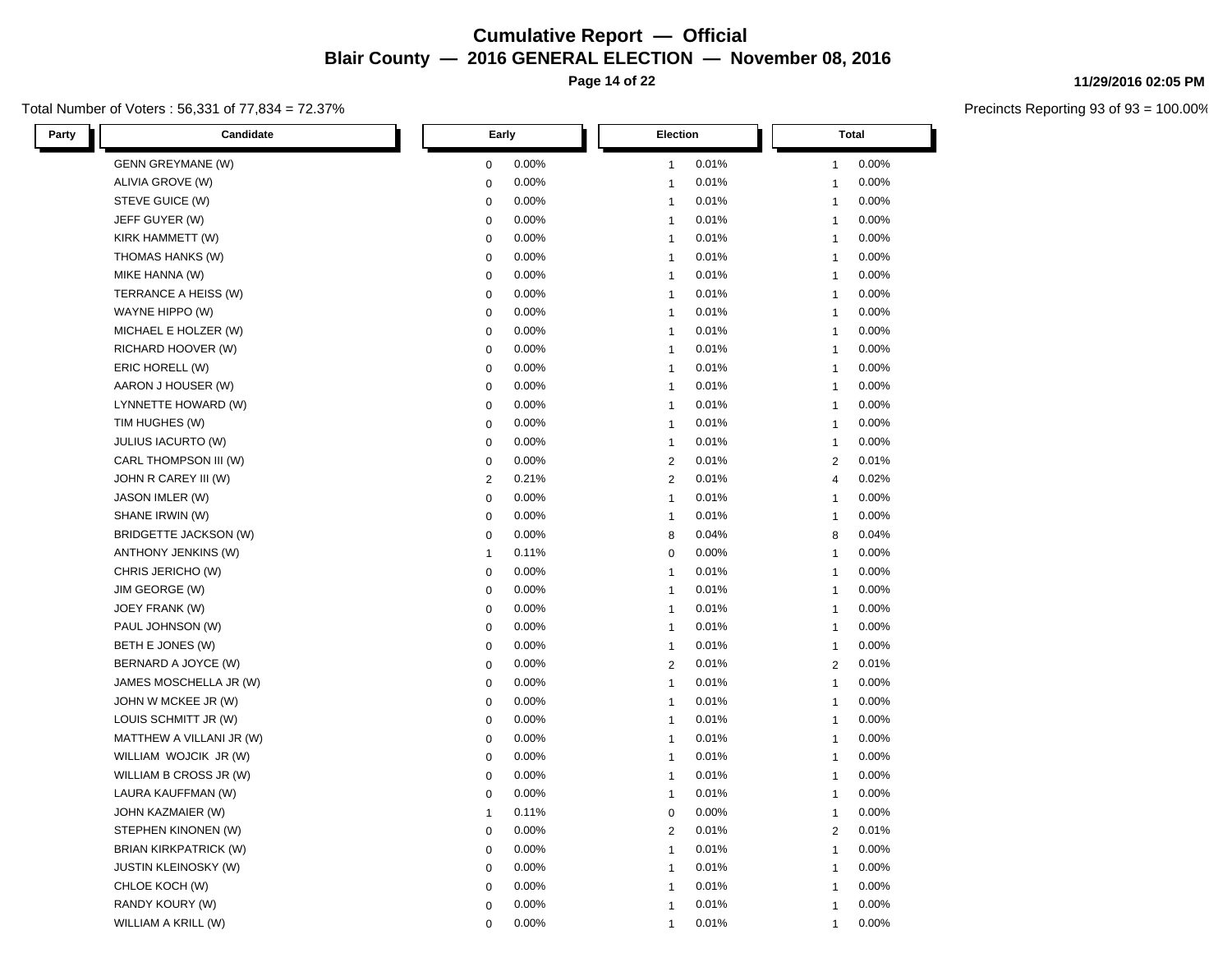**Page 15 of 22**

### Total Number of Voters : 56,331 of 77,834 = 72.37%

**11/29/2016 02:05 PM**

| Candidate<br>Party        | Early          | Election       | <b>Total</b>   |  |
|---------------------------|----------------|----------------|----------------|--|
| JAMES KRUG (W)            | 0.00%          | 0.01%          | 0.01%          |  |
|                           | $\mathbf 0$    | 2              | $\overline{2}$ |  |
| ROBERT KUTZ (W)           | 0.00%          | 0.01%          | 0.00%          |  |
|                           | $\mathbf 0$    | $\mathbf{1}$   | $\mathbf{1}$   |  |
| DIXIE KYPER (W)           | 0.00%          | 0.01%          | 0.00%          |  |
|                           | $\pmb{0}$      | $\mathbf{1}$   | $\mathbf{1}$   |  |
| TYRION LANNISTER (W)      | 0.00%          | 0.01%          | 0.00%          |  |
|                           | $\mathbf 0$    | $\mathbf{1}$   | $\overline{1}$ |  |
| STEPHEN LAWSON (W)        | 0.00%          | 0.01%          | 0.00%          |  |
|                           | $\mathbf 0$    | $\mathbf{1}$   | $\overline{1}$ |  |
| ALISON LEAHEY (W)         | 0.00%          | 0.01%          | 0.00%          |  |
|                           | $\mathbf 0$    | $\mathbf{1}$   | $\mathbf{1}$   |  |
| DAWN LEONARD (W)          | 0.00%          | 0.01%          | 0.00%          |  |
|                           | $\mathbf 0$    | $\mathbf{1}$   | $\mathbf{1}$   |  |
| MICHAEL LEONARD (W)       | 0.00%          | 0.01%          | 0.00%          |  |
|                           | $\mathbf 0$    | $\mathbf{1}$   | 1              |  |
| ANTON LESKOVANSKY (W)     | 0.00%          | 0.01%          | 0.00%          |  |
|                           | $\pmb{0}$      | $\mathbf{1}$   | $\mathbf{1}$   |  |
| WILLIAM LIGHTNER (W)      | 0.00%          | 0.01%          | 0.00%          |  |
|                           | $\mathbf 0$    | $\mathbf{1}$   | $\mathbf{1}$   |  |
| JIM LOWE (W)              | 0.00%          | 0.01%          | 0.00%          |  |
|                           | $\mathbf 0$    | $\mathbf{1}$   | $\mathbf{1}$   |  |
| KATHY MACAK (W)           | 0.11%          | 0.00%          | 0.00%          |  |
|                           | $\mathbf{1}$   | $\mathbf 0$    | $\mathbf{1}$   |  |
| CHRIS MAIER (W)           | 0.00%          | 0.01%          | 0.00%          |  |
|                           | $\pmb{0}$      | $\mathbf{1}$   | -1             |  |
| TOM MARLETT (W)           | 0.00%          | 0.01%          | 0.00%          |  |
|                           | 0              | $\overline{1}$ | $\overline{1}$ |  |
| RACHEL MATTICA (W)        | 0.11%          | 0.00%          | 0.00%          |  |
|                           | $\mathbf{1}$   | $\mathbf 0$    | $\mathbf{1}$   |  |
| ERIK MENTZER (W)          | $\mathbf 0$    | 0.01%          | 0.00%          |  |
|                           | 0.00%          | $\mathbf{1}$   | $\mathbf{1}$   |  |
| KYLEE MEYER (W)           | $\mathbf 0$    | 0.01%          | 0.00%          |  |
|                           | 0.00%          | $\mathbf{1}$   | $\mathbf{1}$   |  |
| TRAVIS MICHAUD (W)        | 0.00%          | 0.01%          | 0.00%          |  |
|                           | $\pmb{0}$      | $\mathbf{1}$   | -1             |  |
| REGGIE MILLER (W)         | $\pmb{0}$      | 0.01%          | 0.00%          |  |
|                           | 0.00%          | $\mathbf{1}$   | 1              |  |
| JERRY MILLIRON (W)        | 0.00%          | 0.01%          | 0.00%          |  |
|                           | $\mathbf 0$    | $\mathbf{1}$   | $\mathbf{1}$   |  |
| SARAH MILLIRON (W)        | 0.00%          | $\mathbf{1}$   | 0.00%          |  |
|                           | $\mathbf 0$    | 0.01%          | $\mathbf{1}$   |  |
| CHUCK MINIELLI (W)        | 0.00%          | 0.01%          | 0.00%          |  |
|                           | $\mathbf 0$    | $\mathbf{1}$   | $\overline{1}$ |  |
| KIRK MITCHELL (W)         | 0.00%          | 0.01%          | 0.00%          |  |
|                           | $\mathbf 0$    | $\mathbf{1}$   | $\mathbf{1}$   |  |
| DANII MORE (W)            | 0.00%          | 0.01%          | 0.00%          |  |
|                           | $\mathbf 0$    | $\mathbf{1}$   | $\mathbf{1}$   |  |
| <b>GREGORY MORRIS (W)</b> | 0.11%          | 0.01%          | 0.01%          |  |
|                           | $\mathbf{1}$   | $\mathbf{1}$   | 2              |  |
| <b>KRIS MOSLEY (W)</b>    | 0.00%          | 0.01%          | 0.00%          |  |
|                           | $\mathbf 0$    | $\mathbf{1}$   | $\mathbf{1}$   |  |
| KATHRINE MULLER (W)       | $\mathbf 0$    | 0.01%          | 0.00%          |  |
|                           | 0.00%          | $\mathbf{1}$   | $\mathbf{1}$   |  |
| STEVE NEAL (W)            | $\mathbf 0$    | 0.01%          | 0.00%          |  |
|                           | 0.00%          | $\mathbf{1}$   | $\mathbf{1}$   |  |
| MIKE NOCE (W)             | 0.00%          | 0.01%          | 0.00%          |  |
|                           | $\pmb{0}$      | $\mathbf{1}$   | -1             |  |
| LORI NOYE (W)             | 0.00%          | 0.01%          | 0.00%          |  |
|                           | $\pmb{0}$      | $\mathbf{1}$   | $\mathbf{1}$   |  |
| BARACK OBAMA (W)          | 0.00%          | 0.01%          | 0.00%          |  |
|                           | $\mathbf 0$    | $\mathbf{1}$   | $\mathbf{1}$   |  |
| MICHELLE OBAMA (W)        | 0.00%          | 0.01%          | 0.00%          |  |
|                           | $\mathbf 0$    | $\mathbf{1}$   | $\mathbf{1}$   |  |
| BILL ORIELLY (W)          | 0.00%          | 0.01%          | 0.00%          |  |
|                           | $\pmb{0}$      | $\mathbf{1}$   | $\mathbf{1}$   |  |
| MATT PACIFICO (W)         | 0.00%          | 0.01%          | 0.00%          |  |
|                           | $\mathbf 0$    | $\mathbf{1}$   | $\overline{1}$ |  |
| DENNIS PAGE (W)           | 0.00%          | $\mathbf{1}$   | 0.00%          |  |
|                           | $\mathbf 0$    | 0.01%          | $\mathbf{1}$   |  |
| CHERRY PARKS (W)          | 0.00%          | 0.01%          | 0.00%          |  |
|                           | $\mathbf 0$    | $\mathbf{1}$   | $\mathbf{1}$   |  |
| JAMES PATTERSON (W)       | 0.00%          | 0.01%          | 0.00%          |  |
|                           | $\mathbf 0$    | $\mathbf{1}$   | $\mathbf{1}$   |  |
| SAM PAULE (W)             | $\mathbf 0$    | 0.01%          | 0.00%          |  |
|                           | 0.00%          | $\overline{1}$ | $\mathbf{1}$   |  |
| DAVID PERTILE (W)         | 0.00%          | 0.01%          | 0.00%          |  |
|                           | 0              | $\mathbf{1}$   | $\mathbf{1}$   |  |
| FRED E PETRUNAK (W)       | 0.00%          | 0.01%          | 0.00%          |  |
|                           | $\mathbf 0$    | $\mathbf{1}$   | 1              |  |
| FRANCIS PIROZZOLA (W)     | 0.11%          | 0.00%          | 0.00%          |  |
|                           | $\overline{1}$ | $\Omega$       | $\mathbf{1}$   |  |
| CHERYL D POWELL (W)       | 0.00%          | 0.01%          | 0.00%          |  |
|                           | $\mathbf 0$    | 1              | 1              |  |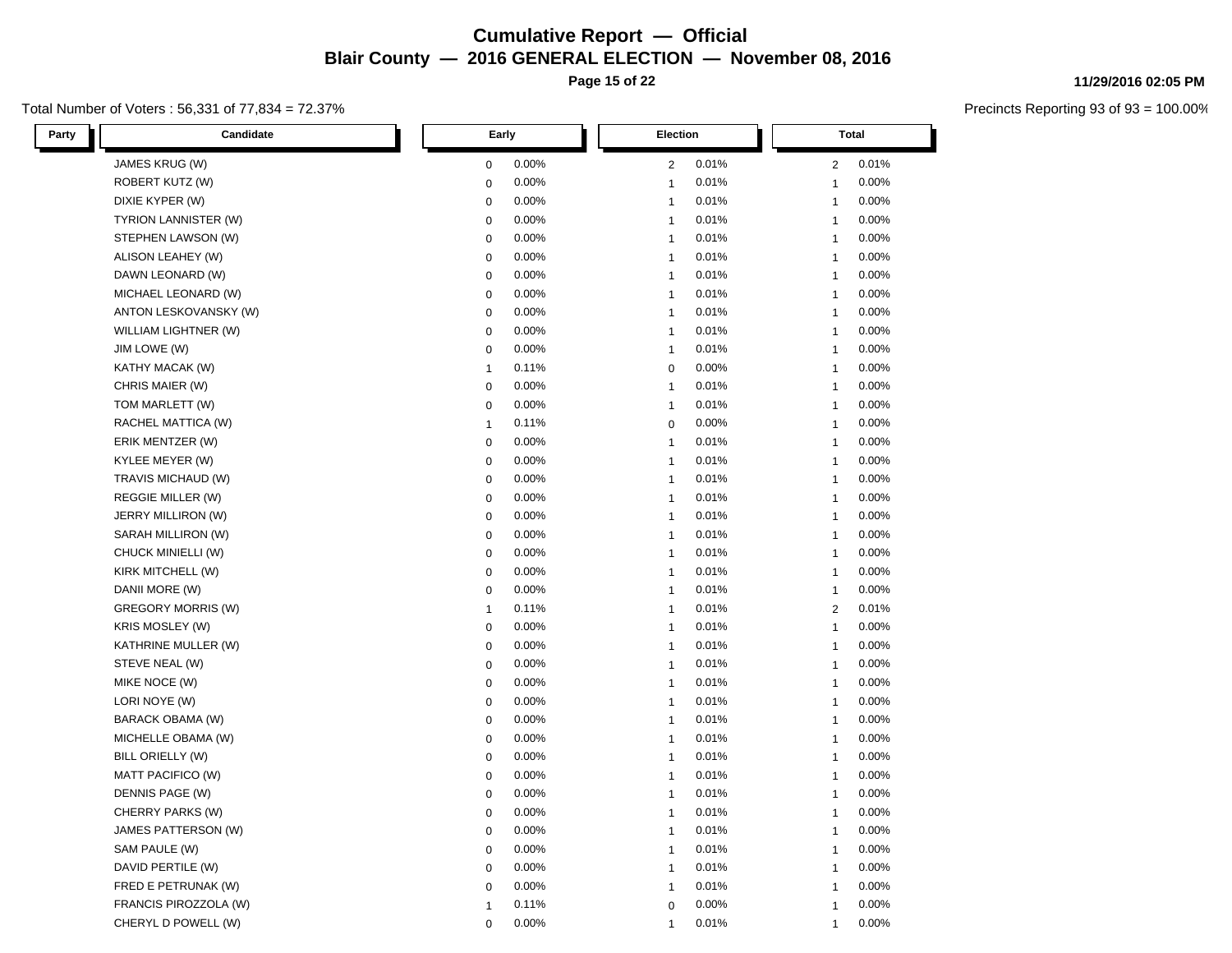**Page 16 of 22**

### Total Number of Voters : 56,331 of 77,834 = 72.37%

L

**11/29/2016 02:05 PM**

| Party | Candidate                  | Early        |       |                         | <b>Election</b>         |  | <b>Total</b>            |       |
|-------|----------------------------|--------------|-------|-------------------------|-------------------------|--|-------------------------|-------|
|       | JAMES PREUSSER (W)         | $\mathbf 0$  | 0.00% | $\mathbf{1}$            | 0.01%                   |  | 1                       | 0.00% |
|       | PHILIP RAKER (W)           | $\mathbf 0$  | 0.00% |                         | 3<br>0.02%              |  | 3                       | 0.01% |
|       | MICHAEL RAWLINS (W)        | 0            | 0.00% | $\overline{1}$          | 0.01%                   |  | $\mathbf{1}$            | 0.00% |
|       | JAYME ORR RHODES (W)       | $\mathbf 0$  | 0.00% | $\overline{1}$          | 0.01%                   |  | 1                       | 0.00% |
|       | JORDAN RHONE (W)           | $\mathbf 0$  | 0.00% | $\overline{1}$          | 0.01%                   |  | $\mathbf{1}$            | 0.00% |
|       | DYLAN RICHARDS (W)         | $\mathbf 0$  | 0.00% |                         | $\mathbf{2}$<br>0.01%   |  | $\overline{2}$          | 0.01% |
|       | WILLIAM ROBERTS (W)        | 0            | 0.00% |                         | $\overline{2}$<br>0.01% |  | $\overline{2}$          | 0.01% |
|       | MICHELLE ROBINSON (W)      | $\mathbf 0$  | 0.00% | $\mathbf{1}$            | 0.01%                   |  | $\mathbf{1}$            | 0.00% |
|       | XANDER ROGERS (W)          | $\mathbf 0$  | 0.00% | $\overline{1}$          | 0.01%                   |  | $\mathbf{1}$            | 0.00% |
|       | ARTURO ROSAS (W)           | $\mathbf 0$  | 0.00% | $\overline{1}$          | 0.01%                   |  | $\mathbf{1}$            | 0.00% |
|       | PATRICIA ROSE (W)          | 0            | 0.00% | $\overline{1}$          | 0.01%                   |  | $\mathbf{1}$            | 0.00% |
|       | <b>JASON RUNK (W)</b>      | 0            | 0.00% |                         | 0.02%<br>3              |  | 3                       | 0.01% |
|       | ANTHONY SABATINO (W)       | $\mathbf 0$  | 0.00% | $\overline{1}$          | 0.01%                   |  | 1                       | 0.00% |
|       | AYSAH SALAMAL (W)          | $\mathbf 0$  | 0.00% | $\overline{1}$          | 0.01%                   |  | $\mathbf{1}$            | 0.00% |
|       | RICK SANCHEZ (W)           | $\mathbf 0$  | 0.00% | $\overline{1}$          | 0.01%                   |  | 1                       | 0.00% |
|       | BERNEY SANDERS (W)         | $\mathbf 0$  | 0.00% | $\mathbf{1}$            | 0.01%                   |  | $\mathbf{1}$            | 0.00% |
|       | BERNIE SANDERS (W)         | $\mathbf 0$  | 0.00% | $\overline{7}$          | 0.04%                   |  | $\overline{7}$          | 0.03% |
|       | ZACHARY SCHOLL (W)         | $\mathbf 0$  | 0.00% | $\overline{1}$          | 0.01%                   |  | $\mathbf{1}$            | 0.00% |
|       | BILL SCHRIFT (W)           | $\mathbf 0$  | 0.00% | $\overline{1}$          | 0.01%                   |  | $\overline{1}$          | 0.00% |
|       | TIM SERBIN (W)             | $\pmb{0}$    | 0.00% | $\overline{1}$          | 0.01%                   |  | 1                       | 0.00% |
|       | KELLI SERVELLO (W)         | 0            | 0.00% | $\mathbf{1}$            | 0.01%                   |  | $\mathbf{1}$            | 0.00% |
|       | SISU SETTLE (W)            | $\mathbf 0$  | 0.00% | $\mathbf{1}$            | 0.01%                   |  | 1                       | 0.00% |
|       | DOUGLASS L SINGER (W)      | $\mathbf 0$  | 0.00% |                         | $\mathbf{2}$<br>0.01%   |  | $\overline{2}$          | 0.01% |
|       | <b>JOHN SMITH (W)</b>      | $\pmb{0}$    | 0.00% |                         | $\overline{c}$<br>0.01% |  | $\overline{\mathbf{c}}$ | 0.01% |
|       | PETE STARR (W)             | 4            | 0.42% |                         | 4<br>0.02%              |  | 8                       | 0.04% |
|       | TED BEAM (W)               | $\mathbf 0$  | 0.00% | $\overline{1}$          | 0.01%                   |  | $\mathbf{1}$            | 0.00% |
|       | ANDREW WOJCIK (W)          | $\mathbf 0$  | 0.00% |                         | 3<br>0.02%              |  | 3                       | 0.01% |
|       | BILL SHUSTER (W)           | 0            | 0.00% | $\mathbf{1}$            | 0.01%                   |  | $\mathbf{1}$            | 0.00% |
|       | TYLER SKELLEY (W)          | $\mathbf 0$  | 0.00% | $\overline{1}$          | 0.01%                   |  | 1                       | 0.00% |
|       | AL SMITH (W)               | $\mathbf 0$  | 0.00% | $\overline{1}$          | 0.01%                   |  | $\mathbf{1}$            | 0.00% |
|       | ARCHIBALD SMITH (W)        | $\mathbf 0$  | 0.00% | $\overline{1}$          | 0.01%                   |  | $\mathbf{1}$            | 0.00% |
|       | JERRY SMITH (W)            | $\mathbf 0$  | 0.00% | $\overline{1}$          | 0.01%                   |  | -1                      | 0.00% |
|       | JOE SMITH (W)              | $\mathbf 0$  | 0.00% | $\overline{1}$          | 0.01%                   |  | $\mathbf{1}$            | 0.00% |
|       | GARY SNYDER (W)            | $\mathbf 0$  | 0.00% | $\overline{1}$          | 0.01%                   |  | $\mathbf{1}$            | 0.00% |
|       | <b>ROBERT SPRANKLE (W)</b> | $\mathbf 0$  | 0.00% | $\mathbf{1}$            | 0.01%                   |  | $\mathbf{1}$            | 0.00% |
|       | BERNARD L CHATMAN SR (W)   | $\mathbf 0$  | 0.00% | $\overline{1}$          | 0.01%                   |  | 1                       | 0.00% |
|       | LARRY J FOCHT SR (W)       | 0            | 0.00% | $\overline{\mathbf{1}}$ | 0.01%                   |  | $\mathbf{1}$            | 0.00% |
|       | SONDRA STACEY (W)          | $\mathbf 0$  | 0.00% | $\overline{1}$          | 0.01%                   |  | 1                       | 0.00% |
|       | PAULA STELLABOTTE (W)      | $\mathbf 0$  | 0.00% | $\mathbf{1}$            | 0.01%                   |  | $\mathbf{1}$            | 0.00% |
|       | BRETT STEWART (W)          | $\mathbf 0$  | 0.00% | $\overline{1}$          | 0.01%                   |  | 1                       | 0.00% |
|       | ERICH STOEHR (W)           | $\mathbf{1}$ | 0.11% |                         | 0<br>0.00%              |  | $\mathbf{1}$            | 0.00% |
|       | <b>BENNETT STROH (W)</b>   | 0            | 0.00% | 1                       | 0.01%                   |  | $\mathbf{1}$            | 0.00% |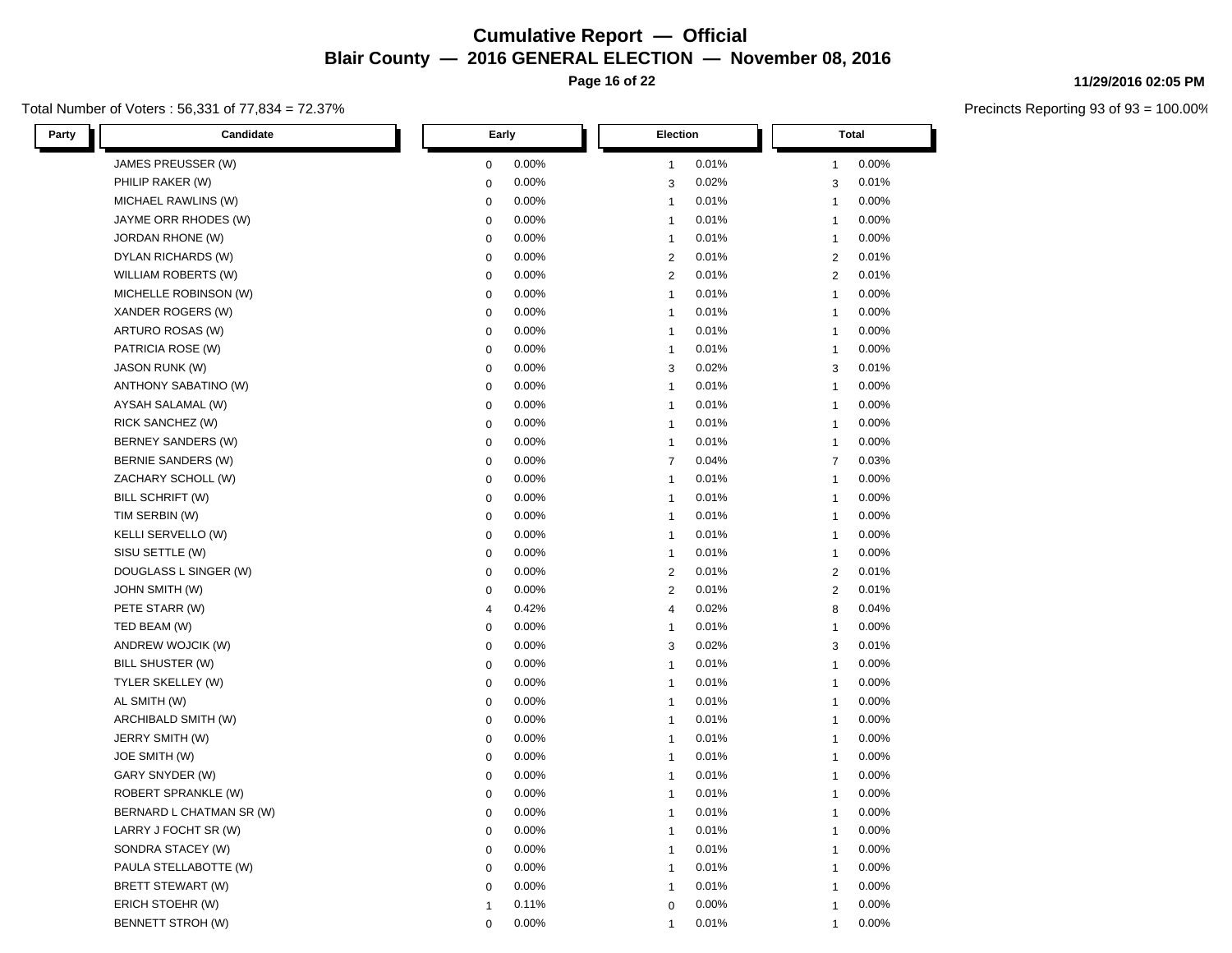**Page 17 of 22**

### Total Number of Voters : 56,331 of 77,834 = 72.37%

| Party | Candidate                     |             | Early  | <b>Election</b> |        |                         | <b>Total</b> |  |
|-------|-------------------------------|-------------|--------|-----------------|--------|-------------------------|--------------|--|
|       | MIKE STUBLER (W)              | $\mathbf 0$ | 0.00%  |                 | 0.01%  | 1                       | 0.00%        |  |
|       | FRANK SWALGA (W)              | $\mathbf 0$ | 0.00%  |                 | 0.01%  | 1                       | 0.00%        |  |
|       | JAMES B SWAN (W)              | $\mathbf 0$ | 0.00%  |                 | 0.01%  | 1                       | 0.00%        |  |
|       | <b>MARK SWARTZ (W)</b>        | $\mathbf 0$ | 0.00%  | $\mathbf 1$     | 0.01%  | $\overline{\mathbf{1}}$ | 0.00%        |  |
|       | TRAVIS TEFFT (W)              | $\mathbf 0$ | 0.00%  |                 | 0.01%  | 1                       | 0.00%        |  |
|       | <b>RASHEAN THOMAS (W)</b>     | $\mathbf 0$ | 0.00%  | 1               | 0.01%  | $\overline{\mathbf{1}}$ | 0.00%        |  |
|       | DONALD TRUMP (W)              | $\mathbf 0$ | 0.00%  | 2               | 0.01%  | $\overline{2}$          | 0.01%        |  |
|       | CHRISTOPHER WALKEN (W)        | $\mathbf 0$ | 0.00%  |                 | 0.01%  | 1                       | 0.00%        |  |
|       | <b>ROBIN WALLACE (W)</b>      | $\mathbf 0$ | 0.00%  |                 | 0.01%  | 1                       | 0.00%        |  |
|       | JUDY WARD (W)                 | $\mathbf 0$ | 0.00%  | $\mathbf{1}$    | 0.01%  | $\overline{\mathbf{1}}$ | 0.00%        |  |
|       | <b>GERALD MARK WARING (W)</b> | $\mathbf 0$ | 0.00%  |                 | 0.01%  | 1                       | 0.00%        |  |
|       | <b>GARY WATTERS (W)</b>       | $\mathbf 0$ | 0.00%  | 1               | 0.01%  | -1                      | 0.00%        |  |
|       | GARY WEISEL (W)               | $\mathbf 0$ | 0.00%  | 1               | 0.01%  | 1                       | 0.00%        |  |
|       | STEPHEN WEYANDT (W)           | $\mathbf 0$ | 0.00%  | $\mathbf{1}$    | 0.01%  | $\overline{\mathbf{1}}$ | 0.00%        |  |
|       | SHAWN WEYER (W)               | $\mathbf 0$ | 0.00%  |                 | 0.01%  | 1                       | 0.00%        |  |
|       | ANDY WITMYER (W)              | $\mathbf 0$ | 0.00%  | $\mathbf{1}$    | 0.01%  | $\overline{\mathbf{1}}$ | 0.00%        |  |
|       | NATHANAEL WOODS (W)           | $\mathbf 0$ | 0.00%  |                 | 0.01%  | 1                       | 0.00%        |  |
|       | SAM ZEIK (W)                  | $\mathbf 0$ | 0.00%  | 1               | 0.01%  | 1                       | 0.00%        |  |
|       | JOSH ZUPON (W)                | 0           | 0.00%  | 1               | 0.01%  | 1                       | 0.00%        |  |
|       | <b>Cast Votes:</b>            | 942         | 77.66% | 19,633          | 79.85% | 20,575                  | 79.75%       |  |
|       | Over Votes:                   | $\mathbf 0$ | 0.00%  | $\mathbf 0$     | 0.00%  | 0                       | 0.00%        |  |
|       | <b>Under Votes:</b>           | 271         | 22.34% | 4,953           | 20.15% | 5,224                   | 20.25%       |  |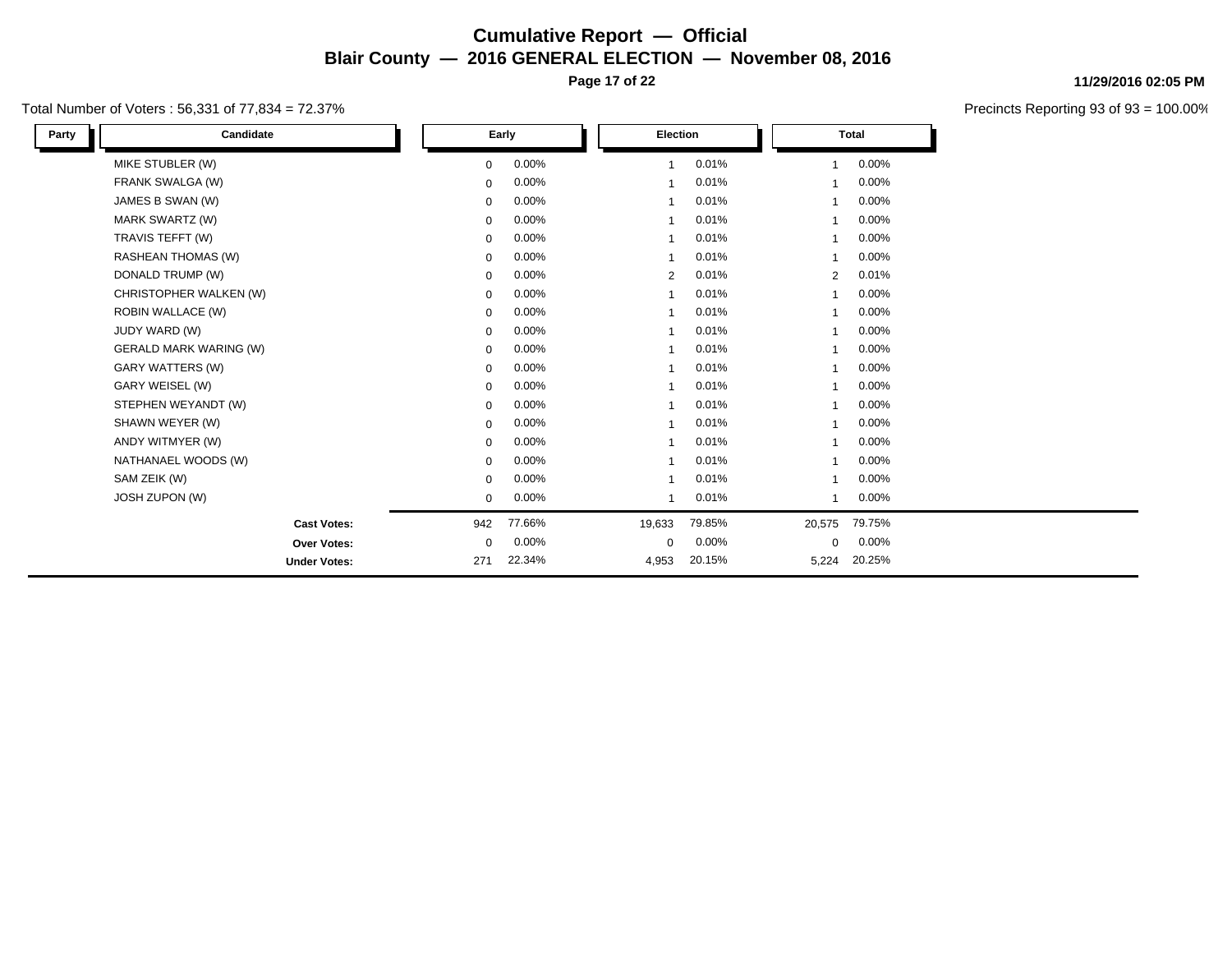**Page 18 of 22**

**11/29/2016 02:05 PM**

|  | Total Number of Voters : 56,331 of 77,834 = 72.37% |  |
|--|----------------------------------------------------|--|
|--|----------------------------------------------------|--|

| Party      | Candidate                                                        |                | Early  | Election                |        |                         | Total  |
|------------|------------------------------------------------------------------|----------------|--------|-------------------------|--------|-------------------------|--------|
|            | REPRESENTATIVE IN THE GENERAL ASSEMBLY 80TH DISTRICT, Vote For 1 |                |        |                         |        |                         |        |
| <b>REP</b> | <b>JUDY WARD</b>                                                 | 1,385          | 97.74% | 25,012                  | 99.18% | 26,397                  | 99.11% |
|            | AARON RITCHEY (W)                                                | 2              | 0.14%  | 8                       | 0.03%  | 10                      | 0.04%  |
|            | TIM ALLEN (W)                                                    | $\overline{1}$ | 0.07%  | $\mathbf 0$             | 0.00%  | $\overline{\mathbf{1}}$ | 0.00%  |
|            | ALISON AMATO (W)                                                 | $\mathbf 0$    | 0.00%  | 1                       | 0.00%  | $\overline{\mathbf{1}}$ | 0.00%  |
|            | ANDREW ANDERSON (W)                                              | $\mathbf 0$    | 0.00%  | 1                       | 0.00%  | $\overline{1}$          | 0.00%  |
|            | <b>JOHN ASHMAN (W)</b>                                           | $\mathbf 0$    | 0.00%  | $\overline{1}$          | 0.00%  | $\overline{1}$          | 0.00%  |
|            | MIKE AUTY (W)                                                    | $\mathbf 0$    | 0.00%  | 1                       | 0.00%  | $\overline{1}$          | 0.00%  |
|            | DAVID BAILEY (W)                                                 | $\mathbf 0$    | 0.00%  | $\overline{1}$          | 0.00%  | $\overline{1}$          | 0.00%  |
|            | HEIDI BARBARINI (W)                                              | $\mathbf 0$    | 0.00%  | 1                       | 0.00%  | $\overline{1}$          | 0.00%  |
|            | TONY BARR (W)                                                    | $\mathbf 0$    | 0.00%  | $\overline{2}$          | 0.01%  | $\mathbf{2}$            | 0.01%  |
|            | BRIAN BAUM (W)                                                   | $\pmb{0}$      | 0.00%  | $\overline{2}$          | 0.01%  | $\overline{2}$          | 0.01%  |
|            | WILLIAM BECK (W)                                                 | $\mathbf 0$    | 0.00%  | $\overline{1}$          | 0.00%  | $\overline{1}$          | 0.00%  |
|            | WALTER BECKEL (W)                                                | $\mathbf 0$    | 0.00%  | 1                       | 0.00%  | $\overline{1}$          | 0.00%  |
|            | EDWARD BELLOCK (W)                                               | $\mathbf 0$    | 0.00%  | $\overline{1}$          | 0.00%  | $\overline{1}$          | 0.00%  |
|            | JAMES BERKHEIMER (W)                                             | $\mathbf 0$    | 0.00%  | 1                       | 0.00%  | $\overline{1}$          | 0.00%  |
|            | PAMELA BLACKMON (W)                                              | $\mathbf 0$    | 0.00%  | $\overline{1}$          | 0.00%  | $\overline{1}$          | 0.00%  |
|            | JANET BLAIR (W)                                                  | $\overline{1}$ | 0.07%  | $\mathbf 0$             | 0.00%  | $\overline{1}$          | 0.00%  |
|            | CARLTON BLANCHARD (W)                                            | $\mathbf 0$    | 0.00%  | $\overline{2}$          | 0.01%  | $\overline{2}$          | 0.01%  |
|            | ANDREW BLATTENBERGER (W)                                         | $\mathbf 0$    | 0.00%  | $\overline{2}$          | 0.01%  | $\overline{2}$          | 0.01%  |
|            | <b>KEN BONE (W)</b>                                              | $\mathbf 0$    | 0.00%  | 1                       | 0.00%  | $\overline{1}$          | 0.00%  |
|            | DANIEL BOOKER (W)                                                | $\mathbf 0$    | 0.00%  | 1                       | 0.00%  | $\overline{1}$          | 0.00%  |
|            | TIM BOTTENFIELD (W)                                              | $\mathbf 0$    | 0.00%  | $\overline{\mathbf{1}}$ | 0.00%  | $\overline{1}$          | 0.00%  |
|            | YVONNE BRILHART (W)                                              | $\mathbf 0$    | 0.00%  | $\overline{1}$          | 0.00%  | $\overline{1}$          | 0.00%  |
|            | <b>JUDITH BROUGH (W)</b>                                         | $\mathbf 0$    | 0.00%  | 1                       | 0.00%  | $\overline{1}$          | 0.00%  |
|            | TYLER BURCHFIELD (W)                                             | $\mathbf 0$    | 0.00%  | $\overline{1}$          | 0.00%  | $\overline{1}$          | 0.00%  |
|            | <b>BRETT BUTERBAUGH (W)</b>                                      | 0              | 0.00%  | 1                       | 0.00%  | $\overline{1}$          | 0.00%  |
|            | WILLIAM H CAMBRIDGE (W)                                          | $\mathbf 0$    | 0.00%  | 1                       | 0.00%  | $\overline{\mathbf{1}}$ | 0.00%  |
|            | DAVID CAREY (W)                                                  | $\mathbf 0$    | 0.00%  | 1                       | 0.00%  | $\overline{\mathbf{1}}$ | 0.00%  |
|            | JOHN CAREY (W)                                                   | $\mathbf 0$    | 0.00%  | 1                       | 0.00%  | $\overline{1}$          | 0.00%  |
|            | <b>KRISTEN CARRIER (W)</b>                                       | $\mathbf 0$    | 0.00%  | 1                       | 0.00%  | 1                       | 0.00%  |
|            | GARY CESCHINI (W)                                                | $\mathbf 0$    | 0.00%  | $\overline{1}$          | 0.00%  | $\overline{1}$          | 0.00%  |
|            | DAVID CITRON (W)                                                 | $\mathbf 0$    | 0.00%  | $\overline{2}$          | 0.01%  | $\mathbf{2}$            | 0.01%  |
|            | JACOB CLAAR (W)                                                  | $\mathbf 0$    | 0.00%  | $\overline{1}$          | 0.00%  | $\overline{1}$          | 0.00%  |
|            | DIANE CLAPPER (W)                                                | $\pmb{0}$      | 0.00%  | 1                       | 0.00%  | $\overline{1}$          | 0.00%  |
|            | AARON CLAYCOMB (W)                                               | $\mathbf 0$    | 0.00%  | $\overline{\mathbf{1}}$ | 0.00%  | $\overline{1}$          | 0.00%  |
|            | <b>BILL CLINTON (W)</b>                                          | $\mathbf 0$    | 0.00%  | 1                       | 0.00%  | $\overline{1}$          | 0.00%  |
|            | BILL COWAN (W)                                                   | $\mathbf 0$    | 0.00%  | $\overline{1}$          | 0.00%  | $\overline{1}$          | 0.00%  |
|            | TIMOTHY CRUST (W)                                                | $\mathbf 0$    | 0.00%  | 1                       | 0.00%  | $\overline{1}$          | 0.00%  |
|            | MARY C CURTIS (W)                                                | $\mathbf 0$    | 0.00%  | 1                       | 0.00%  | $\overline{1}$          | 0.00%  |
|            | <b>JUSTIN DELASKO (W)</b>                                        | $\Omega$       | 0.00%  | 1                       | 0.00%  | $\overline{1}$          | 0.00%  |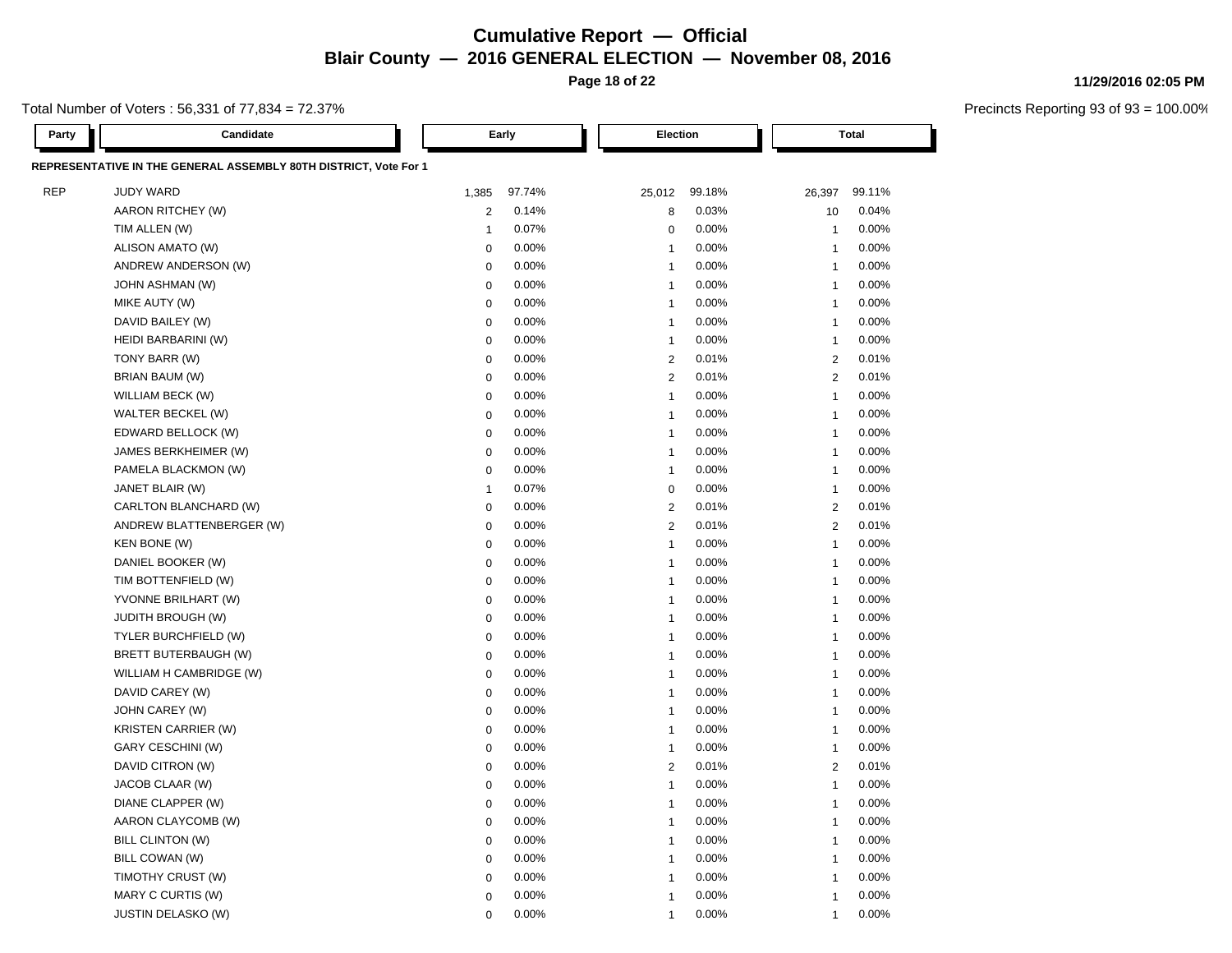**Page 19 of 22**

### Total Number of Voters : 56,331 of 77,834 = 72.37%

**11/29/2016 02:05 PM**

| Party<br>Candidate       | Early          | Election       | <b>Total</b>   |  |
|--------------------------|----------------|----------------|----------------|--|
| JOHN DIBERT (W)          | 0.00%          | 0.00%          | 0.00%          |  |
|                          | $\mathbf 0$    | $\mathbf{1}$   | 1              |  |
| ATTY THOMAS DICKEY (W)   | 0.00%          | 0.00%          | 0.00%          |  |
|                          | $\mathbf 0$    | $\mathbf{1}$   | $\mathbf{1}$   |  |
| CRAIG DODGE (W)          | 0.00%          | 0.00%          | 0.00%          |  |
|                          | $\mathbf 0$    | $\mathbf{1}$   | $\mathbf{1}$   |  |
| CASEY DODSON (W)         | 0.00%          | $\overline{2}$ | 0.01%          |  |
|                          | $\pmb{0}$      | 0.01%          | $\overline{2}$ |  |
| JOE DODSON (W)           | 0.00%          | 0.00%          | 0.00%          |  |
|                          | $\pmb{0}$      | $\overline{1}$ | $\mathbf{1}$   |  |
| KIRK DODSON (W)          | $\mathbf 0$    | 0.00%          | 0.00%          |  |
|                          | 0.00%          | $\overline{1}$ | $\mathbf{1}$   |  |
| ADAM DURASO (W)          | 0.00%          | 0.00%          | 0.00%          |  |
|                          | $\mathbf 0$    | $\mathbf{1}$   | $\mathbf{1}$   |  |
| BILL DUTIL (W)           | $\mathbf 0$    | 0.00%          | 0.00%          |  |
|                          | 0.00%          | $\mathbf{1}$   | $\overline{1}$ |  |
| HARLEY EBERSOLE (W)      | 0.00%          | 0.00%          | 0.00%          |  |
|                          | $\pmb{0}$      | $\overline{1}$ | $\overline{1}$ |  |
| JOE EBERSOLE (W)         | 0.00%          | 0.00%          | 0.00%          |  |
|                          | $\mathbf 0$    | $\mathbf{1}$   | $\mathbf{1}$   |  |
| KAITLYNN ECKHARD (W)     | 0.07%          | 0.00%          | 0.00%          |  |
|                          | $\mathbf{1}$   | $\overline{0}$ | $\mathbf{1}$   |  |
| EDWINTAN (W)             | 0.00%          | $\overline{1}$ | 0.00%          |  |
|                          | $\mathbf 0$    | 0.00%          | 1              |  |
| JEFFREY R EGLEY (W)      | 0.00%          | 0.00%          | 0.00%          |  |
|                          | $\pmb{0}$      | $\overline{1}$ | $\overline{1}$ |  |
| MICHAEL ELDER (W)        | 0.07%          | 0.00%          | 0.00%          |  |
|                          | $\mathbf{1}$   | $\mathbf 0$    | $\mathbf{1}$   |  |
| <b>BRUCE ERB (W)</b>     | 0.00%          | $\overline{2}$ | 0.01%          |  |
|                          | $\mathbf 0$    | 0.01%          | $\overline{2}$ |  |
| JOHN URBAN, ESQUIRE (W)  | 0.07%          | $\mathbf 0$    | 0.00%          |  |
|                          | $\mathbf{1}$   | 0.00%          | $\overline{1}$ |  |
| SHANI EVANS (W)          | 0.00%          | 0.00%          | 0.00%          |  |
|                          | $\mathbf 0$    | $\overline{1}$ | $\overline{1}$ |  |
| REBECCA FARNHAM (W)      | 0.07%          | 0.00%          | 0.00%          |  |
|                          | $\mathbf{1}$   | $\mathbf 0$    | $\mathbf{1}$   |  |
| SHERRY LEE FICK (W)      | 0.00%          | 0.00%          | 0.00%          |  |
|                          | $\mathbf 0$    | $\mathbf{1}$   | 1              |  |
| JAMES FRANKLIN (W)       | 0.00%          | 0.00%          | 0.00%          |  |
|                          | $\pmb{0}$      | $\mathbf{1}$   | $\mathbf{1}$   |  |
| MILTON FRIEDMAN (W)      | 0.00%          | 0.00%          | 0.00%          |  |
|                          | $\mathbf 0$    | $\mathbf{1}$   | $\mathbf{1}$   |  |
| BRIAN GAHAGAN (W)        | 0.00%          | 3              | 0.01%          |  |
|                          | $\mathbf 0$    | 0.01%          | 3              |  |
| <b>JODY GAHAGAN (W)</b>  | $\mathbf 0$    | 0.00%          | 0.00%          |  |
|                          | 0.00%          | $\mathbf{1}$   | $\mathbf{1}$   |  |
| KYLE GIARTH (W)          | 0.00%          | 0.00%          | 0.00%          |  |
|                          | $\mathbf 0$    | $\overline{1}$ | -1             |  |
| CAROLE GILL (W)          | 0.00%          | 0.00%          | 0.00%          |  |
|                          | $\mathbf 0$    | $\mathbf{1}$   | $\overline{1}$ |  |
| JOSEPH GLUNT (W)         | 0.00%          | 0.00%          | 0.00%          |  |
|                          | $\mathbf 0$    | $\mathbf{1}$   | 1              |  |
| MICHELLE GONSMAN (W)     | 0.00%          | 0.00%          | 0.00%          |  |
|                          | $\mathbf 0$    | $\overline{1}$ | $\mathbf{1}$   |  |
| JOSEPH J GRASSI (W)      | 0.00%          | $\mathbf{1}$   | 0.00%          |  |
|                          | $\pmb{0}$      | 0.00%          | $\mathbf{1}$   |  |
| JERYL GREEN (W)          | 0.07%          | 0.00%          | 0.00%          |  |
|                          | $\mathbf{1}$   | $\mathbf 0$    | $\mathbf{1}$   |  |
| CALEB GWINN (W)          | 0.00%          | 0.00%          | 0.00%          |  |
|                          | $\mathbf 0$    | $\mathbf{1}$   | $\mathbf{1}$   |  |
| LOGAN HANLEY (W)         | 0.07%          | $\overline{0}$ | 0.00%          |  |
|                          | $\overline{1}$ | 0.00%          | $\mathbf{1}$   |  |
| LESHAWN HAYNES (W)       | 0.00%          | 0.00%          | 0.00%          |  |
|                          | $\pmb{0}$      | $\mathbf{1}$   | $\mathbf{1}$   |  |
| DONALD HAZENSTAB (W)     | 0.00%          | 0.00%          | 0.00%          |  |
|                          | $\mathbf 0$    | $\mathbf{1}$   | 1              |  |
| THOMAS HOLSINGER (W)     | 0.00%          | 0.00%          | 0.00%          |  |
|                          | $\mathbf 0$    | $\mathbf{1}$   | $\mathbf{1}$   |  |
| DANIEL HOOVER (W)        | 0.00%          | 0.00%          | 0.00%          |  |
|                          | $\mathbf 0$    | $\mathbf{1}$   | $\mathbf{1}$   |  |
| <b>BOB HUGHES (W)</b>    | 0.00%          | 0.00%          | 0.00%          |  |
|                          | $\pmb{0}$      | $\mathbf{1}$   | -1             |  |
| JOSEPH HURD (W)          | $\mathbf 0$    | 0.00%          | 0.00%          |  |
|                          | $0.00\%$       | $\mathbf{1}$   | $\mathbf{1}$   |  |
| EMILY IGOU (W)           | $\mathbf 0$    | $\overline{2}$ | $\sqrt{2}$     |  |
|                          | 0.00%          | 0.01%          | 0.01%          |  |
| JAMES HUFF II (W)        | 0.00%          | 0.00%          | 0.00%          |  |
|                          | $\mathbf 0$    | $\mathbf{1}$   | $\mathbf{1}$   |  |
| CHARLES E MENCER III (W) | 0.07%          | 0.00%          | 0.00%          |  |
|                          | $\overline{1}$ | $\mathbf 0$    | 1              |  |
| LEONARD S FIORE III (W)  | 0.07%          | 0.00%          | 0.00%          |  |
|                          | $\overline{1}$ | $\mathbf 0$    | $\mathbf{1}$   |  |
| DONALD IMLER (W)         | 0.00%          | 0.00%          | 0.00%          |  |
|                          | $\mathbf 0$    | 1              | 1              |  |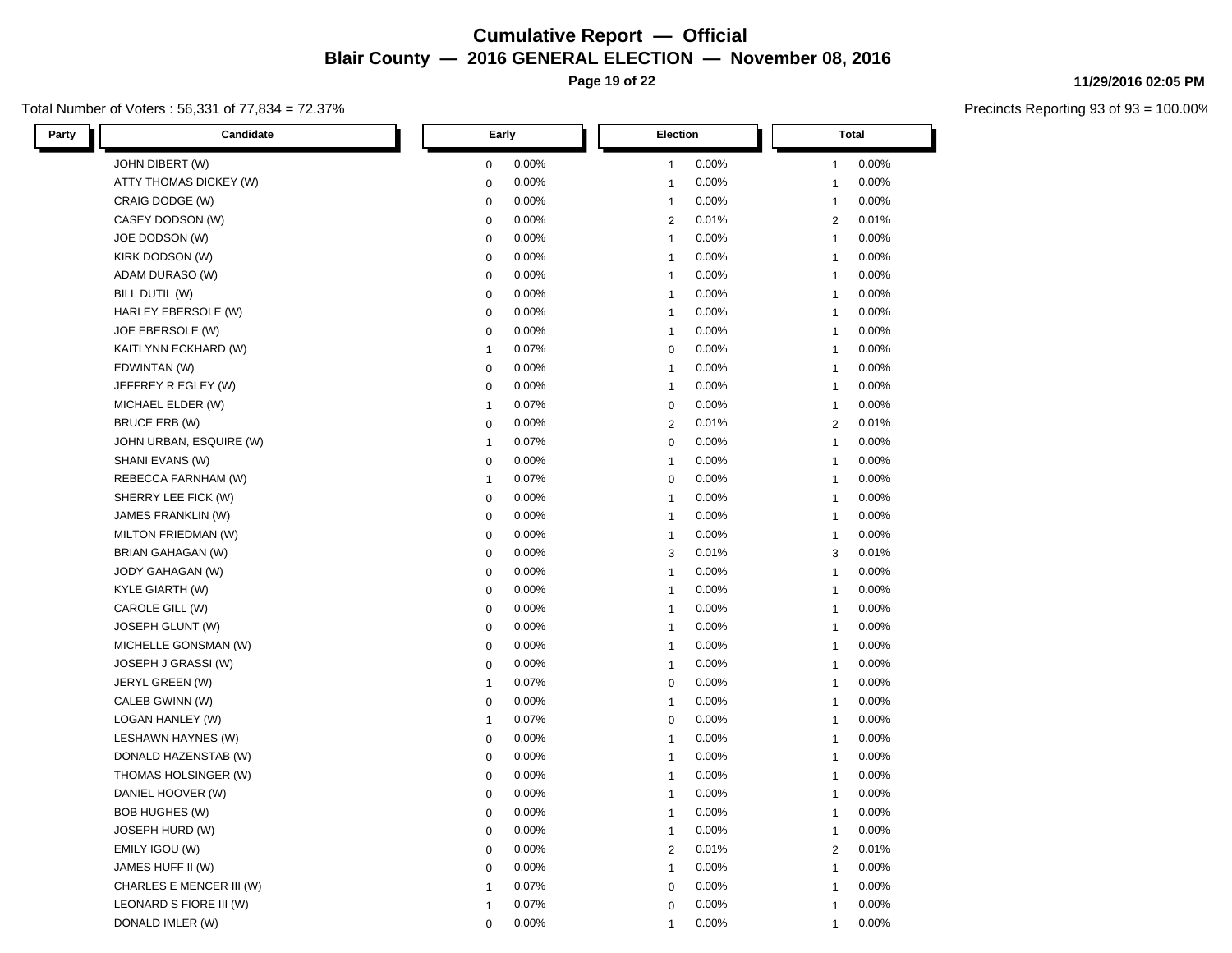**Page 20 of 22**

### Total Number of Voters : 56,331 of 77,834 = 72.37%

**11/29/2016 02:05 PM**

| Candidate<br>Party           | Early        | Election       | <b>Total</b>   |  |
|------------------------------|--------------|----------------|----------------|--|
| FRED IMLER (W)               | 0.00%        | 0.00%          | 0.00%          |  |
|                              | $\mathbf 0$  | $\mathbf{1}$   | $\mathbf{1}$   |  |
| CORY JAMES (W)               | 0.00%        | 0.01%          | 0.01%          |  |
|                              | $\mathbf 0$  | $\overline{2}$ | $\sqrt{2}$     |  |
| JOE MURGO (W)                | 0.00%        | 0.00%          | 0.00%          |  |
|                              | $\mathbf 0$  | $\overline{1}$ | $\mathbf{1}$   |  |
| GLENN R POTTS JR (W)         | 0.00%        | 0.00%          | 0.00%          |  |
|                              | $\mathbf 0$  | $\mathbf{1}$   | $\mathbf{1}$   |  |
| BOB JUBELIER (W)             | 0.00%        | $\mathbf{1}$   | 0.00%          |  |
|                              | $\mathbf 0$  | 0.00%          | $\mathbf{1}$   |  |
| FRANK KAUFFMAN (W)           | 0.00%        | 0.00%          | 0.00%          |  |
|                              | $\mathbf 0$  | $\mathbf{1}$   | $\mathbf{1}$   |  |
| SEAN KELLY (W)               | 0.00%        | 0.00%          | 0.00%          |  |
|                              | $\mathbf 0$  | $\mathbf{1}$   | $\mathbf{1}$   |  |
| CARL KENYON (W)              | 0.00%        | 0.00%          | 0.00%          |  |
|                              | $\mathsf 0$  | $\mathbf{1}$   | $\mathbf{1}$   |  |
| MARA KITT (W)                | $\mathsf 0$  | 0.00%          | 0.00%          |  |
|                              | 0.00%        | $\overline{1}$ | $\mathbf{1}$   |  |
| PETE KNEPP (W)               | 0.00%        | 0.00%          | 0.00%          |  |
|                              | $\mathsf 0$  | $\mathbf{1}$   | $\mathbf{1}$   |  |
| JAMES KRUG (W)               | 0.00%        | 0.00%          | 0.00%          |  |
|                              | $\mathbf 0$  | $\overline{1}$ | $\mathbf{1}$   |  |
| JAMES LEGO (W)               | 0.00%        | 0.00%          | 0.00%          |  |
|                              | $\mathbf 0$  | $\overline{1}$ | $\mathbf{1}$   |  |
| JAMES M LEGO (W)             | 0.00%        | $\mathbf{1}$   | 0.00%          |  |
|                              | $\mathbf 0$  | 0.00%          | $\mathbf{1}$   |  |
| IAN LESLIE (W)               | 0.00%        | 0.00%          | 0.00%          |  |
|                              | $\mathbf 0$  | $\mathbf{1}$   | $\mathbf{1}$   |  |
| ADAM LEVINE (W)              | 0.00%        | 0.00%          | 0.00%          |  |
|                              | $\mathbf 0$  | $\mathbf{1}$   | $\mathbf{1}$   |  |
| CHRISTOPHER LIEBAL (W)       | 0.00%        | $\overline{1}$ | 0.00%          |  |
|                              | $\mathbf 0$  | 0.00%          | $\mathbf{1}$   |  |
| MEL LINK (W)                 | 0.00%        | 0.00%          | 0.00%          |  |
|                              | $\mathbf 0$  | $\mathbf{1}$   | $\mathbf{1}$   |  |
| PATTY LINK (W)               | 0.00%        | 0.00%          | 0.00%          |  |
|                              | $\mathbf 0$  | $\overline{1}$ | $\mathbf{1}$   |  |
| BRIAN D LONG (W)             | 0.07%        | 0.00%          | 0.00%          |  |
|                              | $\mathbf{1}$ | $\pmb{0}$      | $\mathbf{1}$   |  |
| JASON LYNN (W)               | 0.00%        | $\overline{2}$ | 0.01%          |  |
|                              | $\mathbf 0$  | 0.01%          | $\overline{2}$ |  |
| JEN MALLEY (W)               | 0.00%        | 0.00%          | 0.00%          |  |
|                              | $\mathbf 0$  | $\mathbf{1}$   | $\mathbf{1}$   |  |
| DON MARTIN (W)               | 0.00%        | 0.00%          | 0.00%          |  |
|                              | $\mathbf 0$  | $\mathbf{1}$   | $\mathbf{1}$   |  |
| JANET MAUK (W)               | $\mathbf 0$  | 0.01%          | 0.01%          |  |
|                              | 0.00%        | 3              | 3              |  |
| ALEXANDER MCCAULLEY (W)      | 0.00%        | 0.00%          | 0.00%          |  |
|                              | $\mathbf 0$  | $\mathbf{1}$   | $\mathbf{1}$   |  |
| NICHOLAS MCCUNE (W)          | 0.00%        | 0.00%          | 0.00%          |  |
|                              | $\mathsf 0$  | $\mathbf{1}$   | $\mathbf{1}$   |  |
| JOHN MCGINNIS (W)            | 0.00%        | 0.01%          | 0.01%          |  |
|                              | $\mathbf 0$  | 3              | 3              |  |
| MIKE MCKALE (W)              | $\mathbf 0$  | 0.00%          | 0.00%          |  |
|                              | 0.00%        | $\mathbf{1}$   | $\mathbf{1}$   |  |
| FRANK MCKAY (W)              | 0.00%        | 0.00%          | 0.00%          |  |
|                              | 0            | $\mathbf{1}$   | $\mathbf{1}$   |  |
| <b>CUMMINS MCNITT (W)</b>    | 0.07%        | 0.00%          | 0.00%          |  |
|                              | $\mathbf{1}$ | $\mathbf 0$    | $\mathbf{1}$   |  |
| <b>ROSILAND MERRITS (W)</b>  | 0.00%        | 0.00%          | 0.00%          |  |
|                              | $\mathbf 0$  | $\mathbf{1}$   | $\mathbf{1}$   |  |
| <b>COURTNEY MICHRINA (W)</b> | 0.07%        | $\mathbf 0$    | 0.00%          |  |
|                              | $\mathbf{1}$ | 0.00%          | $\mathbf{1}$   |  |
| MARK MICHRINA (W)            | 0.00%        | 0.00%          | 0.00%          |  |
|                              | $\mathbf 0$  | $\mathbf{1}$   | $\mathbf{1}$   |  |
| MATTHEW JAMES MICHRINA (W)   | 0.07%        | 0.00%          | 0.00%          |  |
|                              | $\mathbf{1}$ | $\mathbf 0$    | $\mathbf{1}$   |  |
| FRED MILLER (W)              | 0.00%        | 0.00%          | 0.00%          |  |
|                              | $\mathsf 0$  | $\overline{1}$ | $\mathbf{1}$   |  |
| TERRY LEE MILLER (W)         | 0.00%        | 0.00%          | 0.00%          |  |
|                              | $\mathbf 0$  | $\mathbf{1}$   | $\mathbf{1}$   |  |
| LOUIS MOLLICA (W)            | $\pmb{0}$    | 3              | 0.01%          |  |
|                              | 0.00%        | 0.01%          | 3              |  |
| DAVID MOSES (W)              | 0.00%        | $\sqrt{2}$     | 0.01%          |  |
|                              | $\mathbf 0$  | 0.01%          | $\overline{2}$ |  |
| JOEY JAMES MOSES (W)         | 0.07%        | $\mathbf 0$    | 0.00%          |  |
|                              | $\mathbf{1}$ | 0.00%          | $\mathbf{1}$   |  |
| RITA MURPHY (W)              | 0.07%        | $\pmb{0}$      | 0.00%          |  |
|                              | $\mathbf{1}$ | 0.00%          | $\mathbf{1}$   |  |
| STEVEN MYERS (W)             | 0.00%        | 0.00%          | 0.00%          |  |
|                              | $\mathbf 0$  | $\overline{1}$ | $\mathbf{1}$   |  |
| DAVE NEAL (W)                | 0.07%        | 0.00%          | 0.01%          |  |
|                              | $\mathbf{1}$ | $\mathbf{1}$   | $\overline{2}$ |  |
| ANDY NEELY (W)               | $\mathbf 0$  | 0.00%          | 0.00%          |  |
|                              | 0.00%        | 1              | $\mathbf{1}$   |  |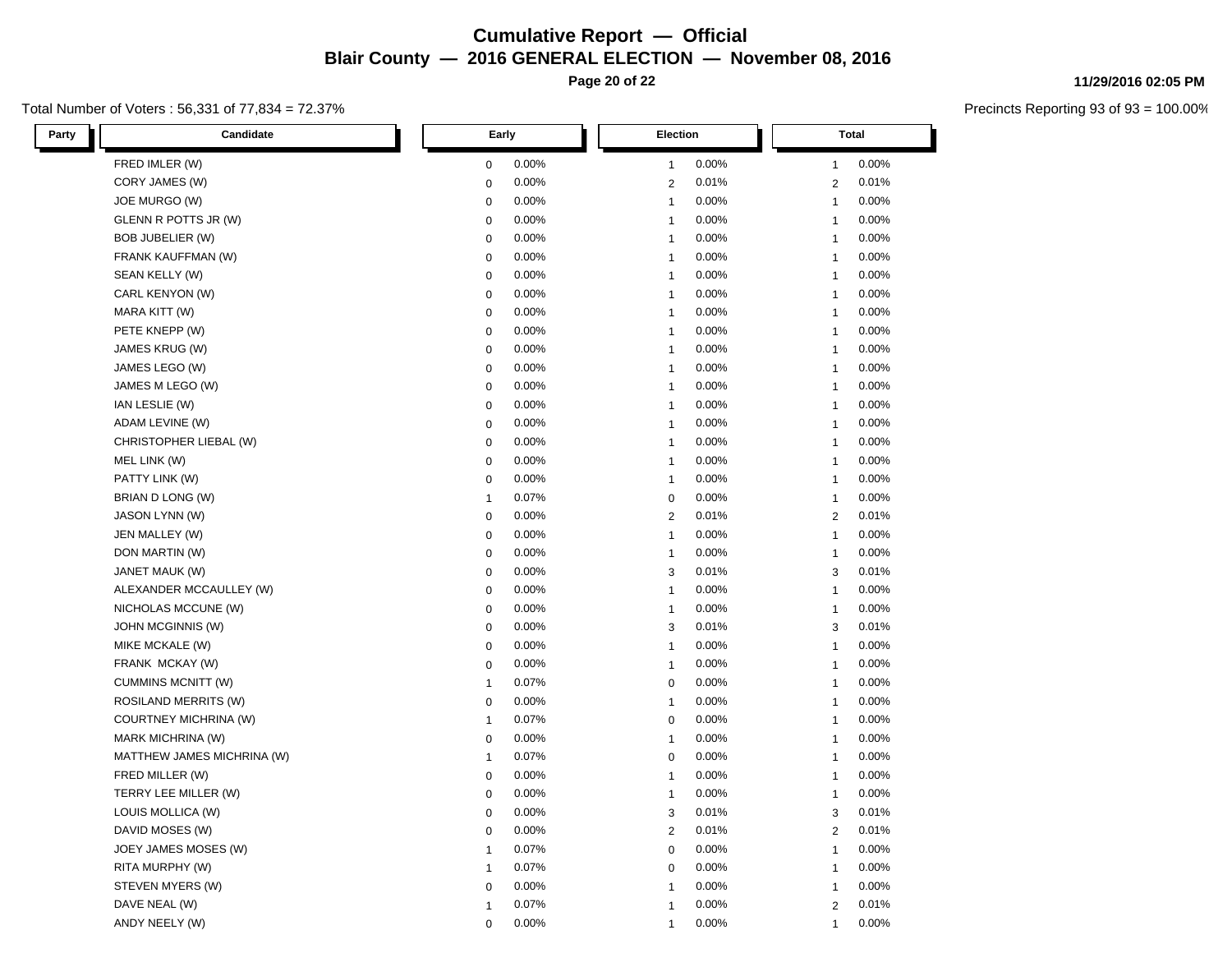**Page 21 of 22**

### Total Number of Voters : 56,331 of 77,834 = 72.37%

**11/29/2016 02:05 PM**

| Party | Candidate                    | Early          |       | <b>Election</b>         |                | <b>Total</b> |  |
|-------|------------------------------|----------------|-------|-------------------------|----------------|--------------|--|
|       | JORDAN OLDHAM (W)            | $\mathbf 0$    | 0.00% | 0.00%<br>$\mathbf{1}$   | 1              | 0.00%        |  |
|       | ABE ONKST (W)                | $\mathbf 0$    | 0.00% | 0.00%<br>$\mathbf{1}$   | 1              | 0.00%        |  |
|       | JAMES OTT (W)                | 0              | 0.00% | 0.00%<br>$\mathbf{1}$   | $\mathbf{1}$   | 0.00%        |  |
|       | AMANDA OTTAWAY (W)           | $\mathbf{1}$   | 0.07% | 0.00%<br>$\mathbf 0$    | 1              | 0.00%        |  |
|       | BRENT OTTAWAY (W)            | $\overline{2}$ | 0.14% | 0.00%<br>$\mathbf{1}$   | 3              | 0.01%        |  |
|       | PAUL DURBIN (W)              | $\mathbf 0$    | 0.00% | 0.00%<br>$\mathbf{1}$   | $\mathbf{1}$   | 0.00%        |  |
|       | JAMES PERRIN (W)             | $\mathbf 0$    | 0.00% | 0.00%<br>$\mathbf{1}$   | 1              | 0.00%        |  |
|       | LAUREL PETRULIONIS (W)       | $\mathbf 0$    | 0.00% | 0.00%<br>$\overline{1}$ | 1              | 0.00%        |  |
|       | SCOTT PLANK (W)              | $\mathbf 0$    | 0.00% | 0.00%<br>$\mathbf{1}$   | 1              | 0.00%        |  |
|       | NICHOLAS PYEATT (W)          | 0              | 0.00% | 0.00%<br>$\mathbf{1}$   | 1              | 0.00%        |  |
|       | STEVEN EDWARD RICHARDS (W)   | $\mathbf{1}$   | 0.07% | 0.00%<br>$\mathbf 0$    | 1              | 0.00%        |  |
|       | KATHY RICHARDSON (W)         | $\mathbf{1}$   | 0.07% | 0<br>0.00%              | $\mathbf{1}$   | 0.00%        |  |
|       | KATHRYN RILEY (W)            | $\mathbf 0$    | 0.00% | 0.00%<br>$\mathbf{1}$   | $\mathbf{1}$   | 0.00%        |  |
|       | <b>ROBERT ROBINSON (W)</b>   | $\mathbf 0$    | 0.00% | 0.00%<br>$\mathbf{1}$   | $\mathbf{1}$   | 0.00%        |  |
|       | <b>MARAKY ROGERS (W)</b>     | $\mathbf 0$    | 0.00% | 0.00%<br>$\overline{1}$ | 1              | 0.00%        |  |
|       | FRANK ROSENHOOVER (W)        | $\mathbf 0$    | 0.00% | 0.00%<br>$\mathbf{1}$   | 1              | 0.00%        |  |
|       | DAVID ROSS (W)               | 0              | 0.00% | 0.00%<br>$\mathbf{1}$   | $\mathbf{1}$   | 0.00%        |  |
|       | MIKE ROUTCH (W)              | $\mathbf 0$    | 0.00% | 0.00%<br>$\mathbf{1}$   | 1              | 0.00%        |  |
|       | TODD RUSSELL (W)             | $\mathbf 0$    | 0.00% | 0.00%<br>$\mathbf{1}$   | 1              | 0.00%        |  |
|       | DAVE RUTTER (W)              | $\mathbf 0$    | 0.00% | 0.00%<br>$\mathbf{1}$   | 1              | 0.00%        |  |
|       | BERNIE SANDERS (W)           | $\mathbf 0$    | 0.00% | $\overline{2}$<br>0.01% | $\overline{2}$ | 0.01%        |  |
|       | <b>BEN SCHNEIDER (W)</b>     | $\mathbf 0$    | 0.00% | 0.00%<br>$\overline{1}$ | 1              | 0.00%        |  |
|       | ADAM SEDLOCK (W)             | $\mathbf{1}$   | 0.07% | 0.05%<br>13             | 14             | 0.05%        |  |
|       | BETH SEIDEL (W)              | $\mathbf 0$    | 0.00% | $\mathbf{1}$<br>0.00%   | $\mathbf{1}$   | 0.00%        |  |
|       | JAMES R SEYMOUR (W)          | $\mathbf 0$    | 0.00% | 0.00%<br>$\mathbf{1}$   | $\mathbf{1}$   | 0.00%        |  |
|       | TRAVIS SHAMBAUGH (W)         | $\mathbf 0$    | 0.00% | 0.00%<br>$\mathbf{1}$   | 1              | 0.00%        |  |
|       | ARIK SHILDT (W)              | $\mathbf 0$    | 0.00% | 0.00%<br>$\mathbf{1}$   | 1              | 0.00%        |  |
|       | KORY SHILEY (W)              | $\mathbf 0$    | 0.00% | 0.00%<br>$\mathbf{1}$   | 1              | 0.00%        |  |
|       | ADAM SIDWELL (W)             | $\mathbf 0$    | 0.00% | 0.00%<br>$\overline{1}$ | 1              | 0.00%        |  |
|       | <b>BARRY F SINGLETON (W)</b> | 0              | 0.00% | 0.00%<br>$\overline{1}$ | 1              | 0.00%        |  |
|       | RUSSELL SIPES (W)            | $\mathbf 0$    | 0.00% | 0.00%<br>$\overline{1}$ | 1              | 0.00%        |  |
|       | HARRY T SLICK (W)            | 1              | 0.07% | 0.01%<br>3              | 4              | 0.02%        |  |
|       | <b>BRANDON SLIKO (W)</b>     | $\mathbf 0$    | 0.00% | 0.00%<br>$\mathbf{1}$   | 1              | 0.00%        |  |
|       | JARRED SMITH (W)             | $\mathbf{1}$   | 0.07% | 0.00%<br>0              | $\mathbf{1}$   | 0.00%        |  |
|       | <b>JOHN SMITH (W)</b>        | $\mathbf{1}$   | 0.07% | $\mathbf 0$<br>0.00%    | $\mathbf{1}$   | 0.00%        |  |
|       | TAMARA SMITH (W)             | $\mathbf 0$    | 0.00% | 0.00%<br>$\mathbf{1}$   | 1              | 0.00%        |  |
|       | SEAN SNYDER (W)              | 0              | 0.00% | 0.00%<br>1              | 1              | 0.00%        |  |
|       | CAMERON SPROW (W)            | $\pmb{0}$      | 0.00% | 0.00%<br>$\overline{1}$ | 1              | 0.00%        |  |
|       | ROBERT CARL STAPH (W)        | 0              | 0.00% | 0.00%<br>$\mathbf{1}$   | 1              | 0.00%        |  |
|       | <b>JASON STERN (W)</b>       | 0              | 0.00% | 0.01%<br>$\overline{2}$ | $\overline{2}$ | 0.01%        |  |
|       | JERRY STERN (W)              | $\mathbf 1$    | 0.07% | 0.00%<br>$\mathbf 0$    | 1              | 0.00%        |  |
|       | <b>GLENN STEVENS (W)</b>     | $\mathbf 0$    | 0.00% | 0.00%<br>1              | 1              | 0.00%        |  |